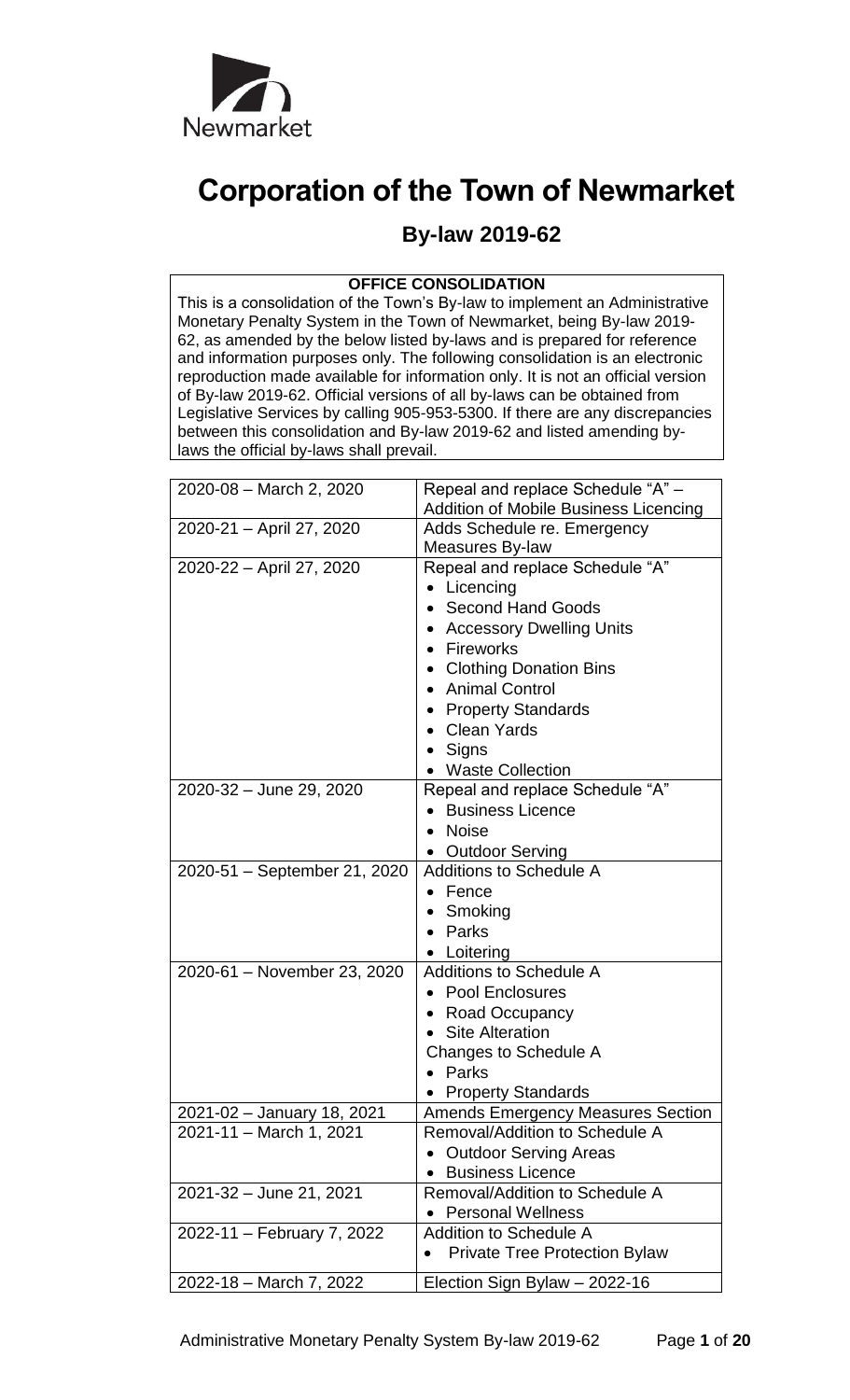A By-law to implement an Administrative Monetary Penalty System in the Town of Newmarket.

**Whereas** Section 102.1 of the Municipal Act, 2001, S.O. 2001, c.25, as amended, (the "Municipal Act") and Ontario Regulation 333/07 (the "Regulation") authorize the Corporation of the **Town** of Newmarket (the "**Town**") to require a **Person** to pay an **Administrative Penalty** for a contravention of any by-law respecting the parking, standing or stopping of vehicles;

**And Whereas** Section 434.1 of the Municipal Act authorizes the **Town** to require a **Person**, subject to such conditions as the municipality considers appropriate, to pay an **Administrative Penalty** if the municipality is satisfied that the **Person** has failed to comply with a by-law of the municipality;

**And Whereas** paragraph 151(1)(g) of the Municipal Act authorizes the **Town** to require a **Person**, subject to such conditions as the municipality considers appropriate, to pay an **Administrative Penalty** if the municipality is satisfied that the **Person** has failed to comply with any part of a system of licences established by the municipality;

**And Whereas** Sections 23.2, 23.3 and 23.5 of the Municipal Act authorize the **Town** to delegate its administrative and hearing powers;

**And Whereas** Section 391 of the Municipal Act authorizes the **Town** to pass by-laws imposing fees or charges for services or activities provided or done by or on behalf of it;

**And Whereas** the Council for the **Town** considers it desirable and necessary to provide for a system of **Administrative Penalties** and **Administrative Fees** for the designated **Town** by-laws;

**Therefore** be it enacted by the Council of the Corporation of the **Town** of Newmarket as follows:

#### **1. Title**

This By-law may be known and cited for all purposes as the "Administrative Monetary Penalty System By-law 2019-62". **2. Definitions**

In this By-law:

**"Adjudication Fee"** means the amount that the recipient is liable to pay as specified under Section 7(13) of this By-law and listed in Schedule "B";

**"Administrative Fee"** means any fee specified in this By-law, as amended;

**"Administrative Penalty"** means a monetary penalty set out in this By-law for a contravention of a **Designated By-law**;

**"Court"** means any court of law of the Province of Ontario, including but not limited to the Ontario Court of Justice, the Ontario Superior Court of Justice, and the Ontario Court of Appeal;

**"Designated By-law"** means a by-law, or a part or provision of a by-law, that is designated under this or any other by-law, and is listed in the attached Schedule "A" to which the AMPS applies;

**"Early Payment"** means a twenty five percent (25%) discount for **Early Payment** in accordance with Section 5(5)(a) of this By-law that is payable for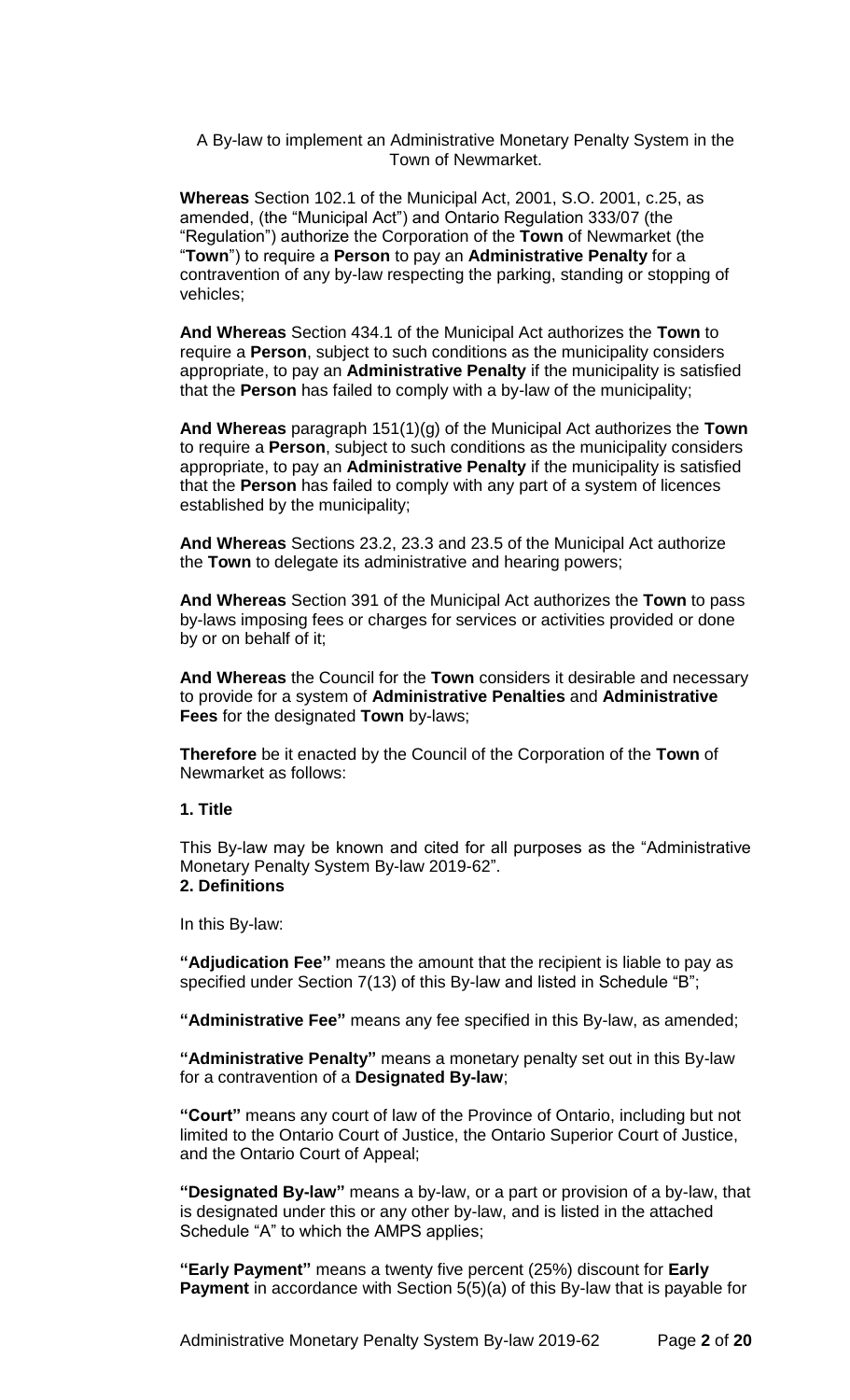contraventions of the designated provisions listed in Column A3 and set forth in Schedule "A";

**"Fee – Hearing No-Show"** means an **Administrative Fee** listed in Schedule "B" in respect of a **Person**'s failure to appear at the time and place scheduled for a hearing before a **Hearing Officer**;

**"Fee – MTO Plate Denial"** means an **Administrative Fee** listed in Schedule "B", as represented by the Ontario Ministry of Transportation, for notifying the Registrar of Motor Vehicles for the purpose of denying renewal of a vehicle permit;

**"Fee – MTO Search"** means an **Administrative Fee** listed in Schedule "B" for searching the records of the Ontario Ministry of Transportation;

**"Fee – Screening No-Show"** means an **Administrative Fee** listed in Schedule "B" in respect of a **Person**'s failure to appear at the time and place scheduled for a review by a **Screening Officer**;

**"Hearing Officer"** means a **Person** who performs the duties of a **Hearing Officer** in accordance with section 7 of this By-law, and pursuant to the **Town**'s Screening and **Hearing Officer** Policy;

**"Hearing Officer Appeal Form"** means the form attached to the **Screening Decision** that may be filed by a **Person** under this By-law;

**"Late Payment"** means a twenty five percent (25%) surcharge for **Late Payment** in accordance with Section 5(5)(c) of this By-law that is payable for contraventions of the designated provisions listed in Column A3 and set forth in Schedule "A";

**"Officer"** includes members of York Regional Police Services, Municipal Enforcement **Officers**, the Manager of Regulatory Services or their designate, and any other **Person** authorized by the **Town** to enforce this Bylaw;

**"Penalty Notice"** means a ticket issued pursuant to section 5 of this By-law;

### **"Penalty Notice Number"** means the number specified on the **Penalty Notice** that is unique to that **Penalty Notice**;

**"Person"** includes an individual or business name, sole proprietorship, corporation, partnership, or limited partnership, or an authorized representative thereof, to whom the context can apply according to law;

**"Screening Decision"** means a notice that contains the decision made by a **Screening Officer** and delivered in accordance with Section 8 of this By-law;

**"Screening Officer"** means a **Person** who performs the functions of a **Screening Officer** in accordance with Section 6 of this By-law, and pursuant to the **Town**'s Screening and **Hearing Officer** Policy;

**"Set Penalty Amount"** means the amount that the recipient is liable to pay in respect of a contravention of the related by-law as identified in Schedule "A";

**"Town"** means The Corporation of the **Town** of Newmarket.

### **3. Application**

(1) This By-law applies only to those contraventions included within Schedule "A", attached hereto and forming part of this By-law.

#### **4. Administrative Penalties**

Administrative Monetary Penalty System By-law 2019-62 Page **3** of **20**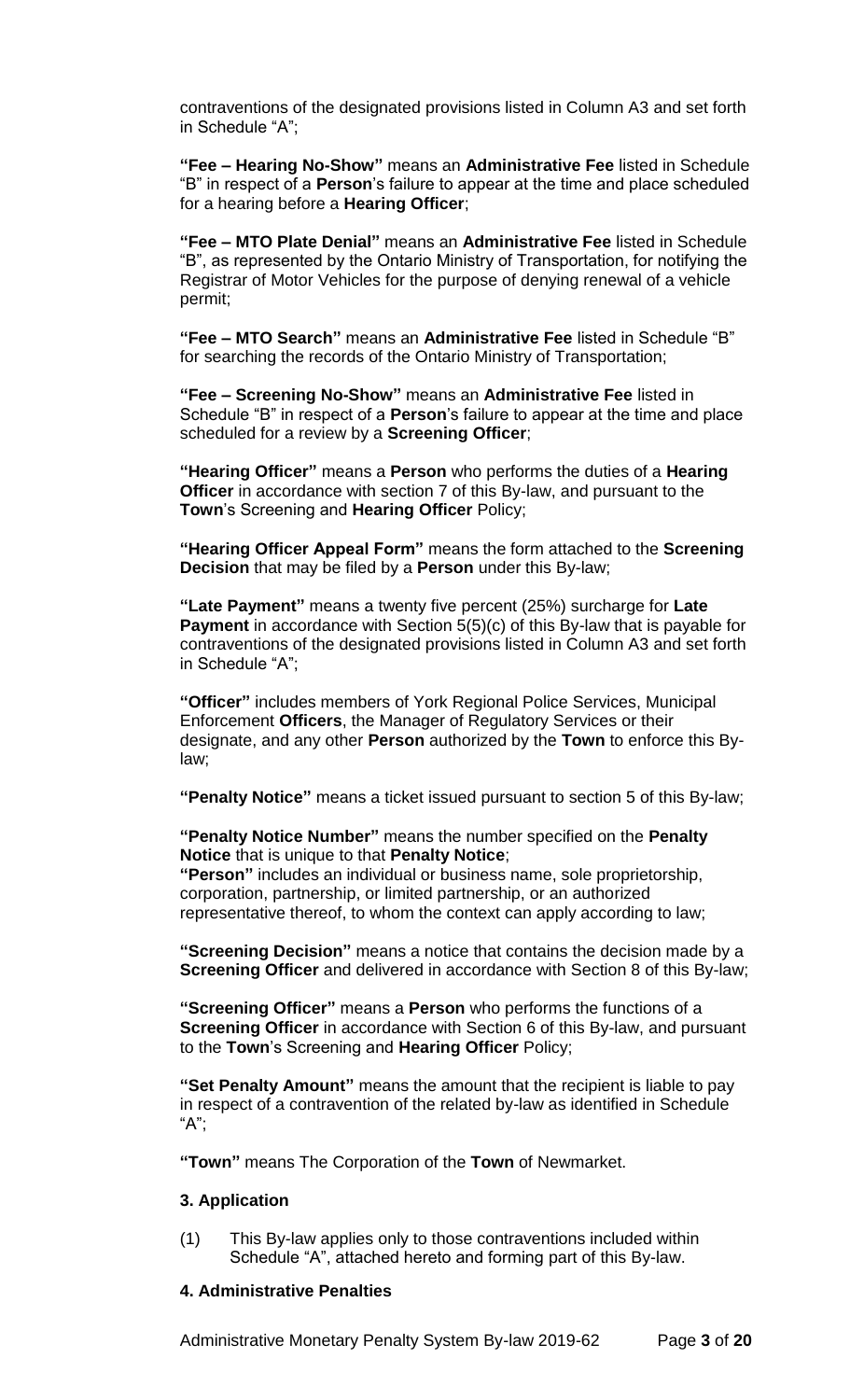(1) The **Administrative Penalties** designated in Schedule "A", as attached and forming part of this By-law, may be dealt with by **Penalty Notice** and the Administrative Monetary Penalty System.

# **5. Penalty Notice**

- (1) Any **Person** who contravenes any designated provision of this By-law or each registered owner of that vehicle, when given a **Penalty Notice** in accordance with this By-law, shall be liable to pay to the **Town** an **Administrative Penalty** in the amount set out in Schedule "A" and any related **Administrative Fees**.
- (2) Where the offence is continuous, each day the offence continues shall constitute a new and separate offence.
- (3) An **Officer** who has reason to believe that a **Person** has contravened any provision of this By-law may issue a **Penalty Notice**.
- (4) The **Penalty Notice** shall be given to the **Person** as soon as is reasonably practicable and shall include the following information:
	- (a) the date of the **Penalty Notice**;
	- (b) the **Penalty Notice Number**;
	- (c) particulars of the contravention;
	- (d) the amount of the **Administrative Penalty**;
	- (e) the identification number and signature of the issuing **Officer**;
	- (f) information respecting the process by which the **Person** may exercise their right to request a review of the **Administrative Penalty**; and
	- (g) a statement advising that an **Administrative Penalty** will, unless cancelled pursuant to the review and appeal processes, constitute a debt of the **Person** to the **Town**.
- (5) The amount due for a **Penalty Notice** is:
	- (a) the **Early Payment** set out in Schedule "A" for the related contravention if payment is received by the **Town** within fifteen (15) calendar days from the date of issue of the **Penalty Notice** in accordance with this By-law;
	- (b) the **Set Penalty Amount** set out in Schedule "A" for the related contravention if payment is received by the **Town** on and following the sixteenth (16<sup>th</sup>) calendar day from the date of receipt of the **Penalty Notice** in accordance with this By-law; or
	- (c) the **Late Payment** set out in Schedule "A" for the related contravention if payment is received by the **Town** on and after thirty (30) calendar days from the date of receipt of the **Penalty Notice** in accordance with this By-law.

#### **6. Review By Screening Officer**

The following applies to the review of an **Administrative Penalty** by a **Screening Officer**: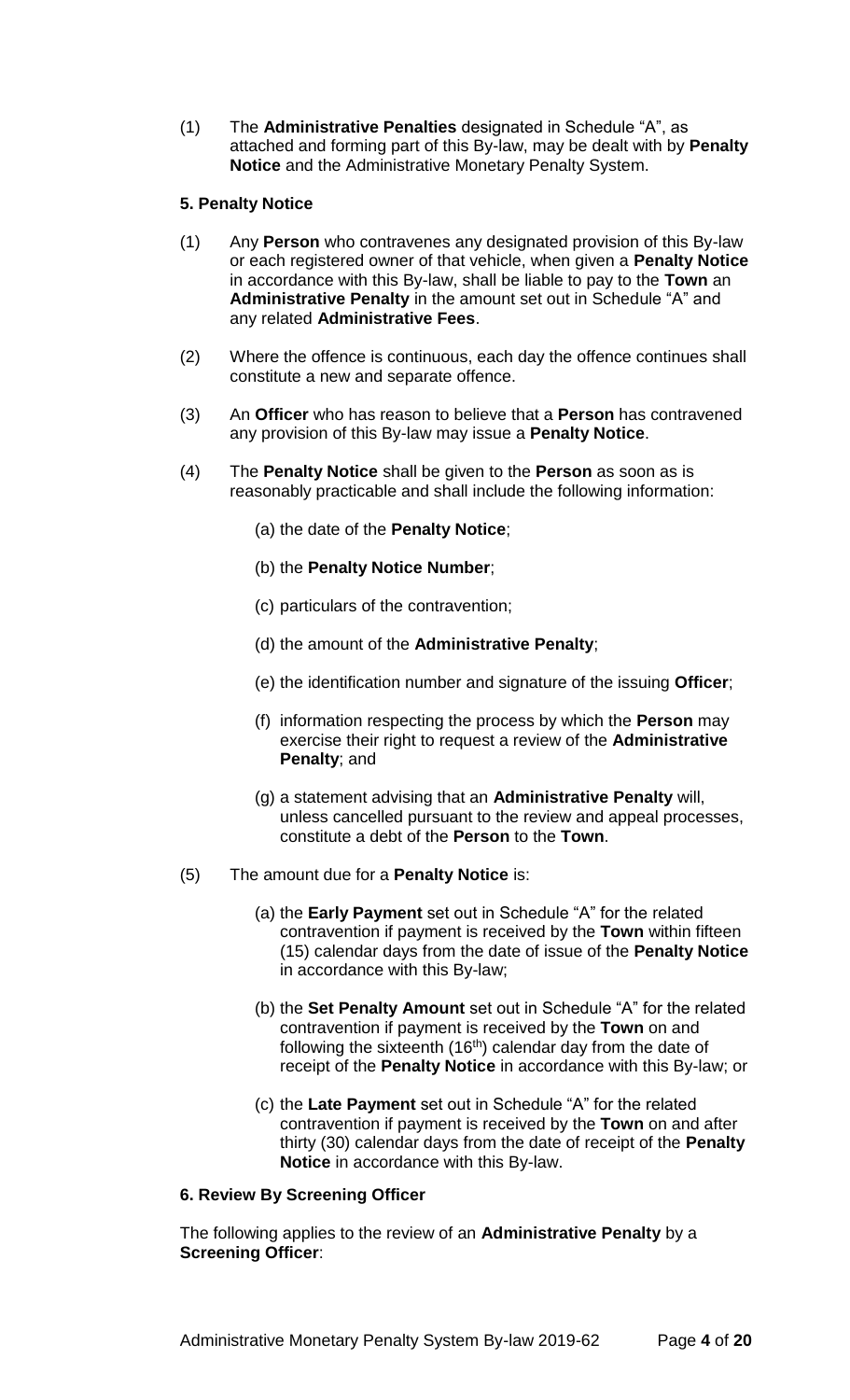- (1) A **Person** who is served with a **Penalty Notice** may request that the **Administrative Penalty** be reviewed by a **Screening Officer** and shall do so on or before the date on which the **Administrative Penalty** is due and payable.
- (2) If a **Person** has not requested a Screening Review on or before the date on which the **Administrative Penalty** is due and payable, the **Person** may request that the **Screening Officer** extend the time to request a review within thirty (30) days after the **Penalty Notice** Date, at which time the **Administrative Penalty** shall be deemed final.
- (3) Every **Person** who requests a review by a **Screening Officer** shall receive a **Screening Decision,** served on the Person in accordance with Section 8.
- (4) A **Person**'s right to request a review with a **Screening Officer**, or to request an extension of time to request a review, are exercised by giving to the **Town** written notice of the request to review that includes:
	- (a) the **Penalty Notice Number**;
	- (b) the **Person**'s mailing address and, if applicable, telephone number;
	- (c) in the case of a request to extend time to request a review, the reasons, if any, for having failed to exercise the right to request a review within fifteen (15) days from the date the **Penalty Notice** was received;
	- (d) the reasons for which the review has been requested; and
	- (e) the **Person**'s preference to:
		- (i) meet in-person with the **Screening Officer** for the review; or
		- (ii) have the review undertaken by the **Screening Officer** in writing.
- (5) Written notice for a request to review shall be provided by completing the **Screening Officer** Review Form and delivering it to the **Town** in accordance with Section 8 of this By-law.
- (6) Where the **Person** requests to meet in-person with the **Screening Officer** in accordance with this By-law, the **Person** shall be provided no fewer than seven (7) calendar days' notice as provided by Section 8 of the date, time, and place of the **Screening Officer** Review.
- (7) Where the **Person** requests to meet in-person with the **Screening Officer** in accordance with this By-law and the **Person** fails to appear at the time and place scheduled for a **Screening Officer** Review, or fails to remain at such place until the **Screening Officer** has made a **Screening Decision** respecting the **Administrative Penalty**, then:
	- (a) the **Person** shall be deemed to have abandoned the request for the review;
	- (b) the **Administrative Penalty** shall be deemed to be final;
	- (c) the **Administrative Penalty** shall not be subject to further review by a **Hearing Officer** or review by any Court; and
	- (d) the **Person**al shall pay to the **Town** a **Fee – Screening No-Show**.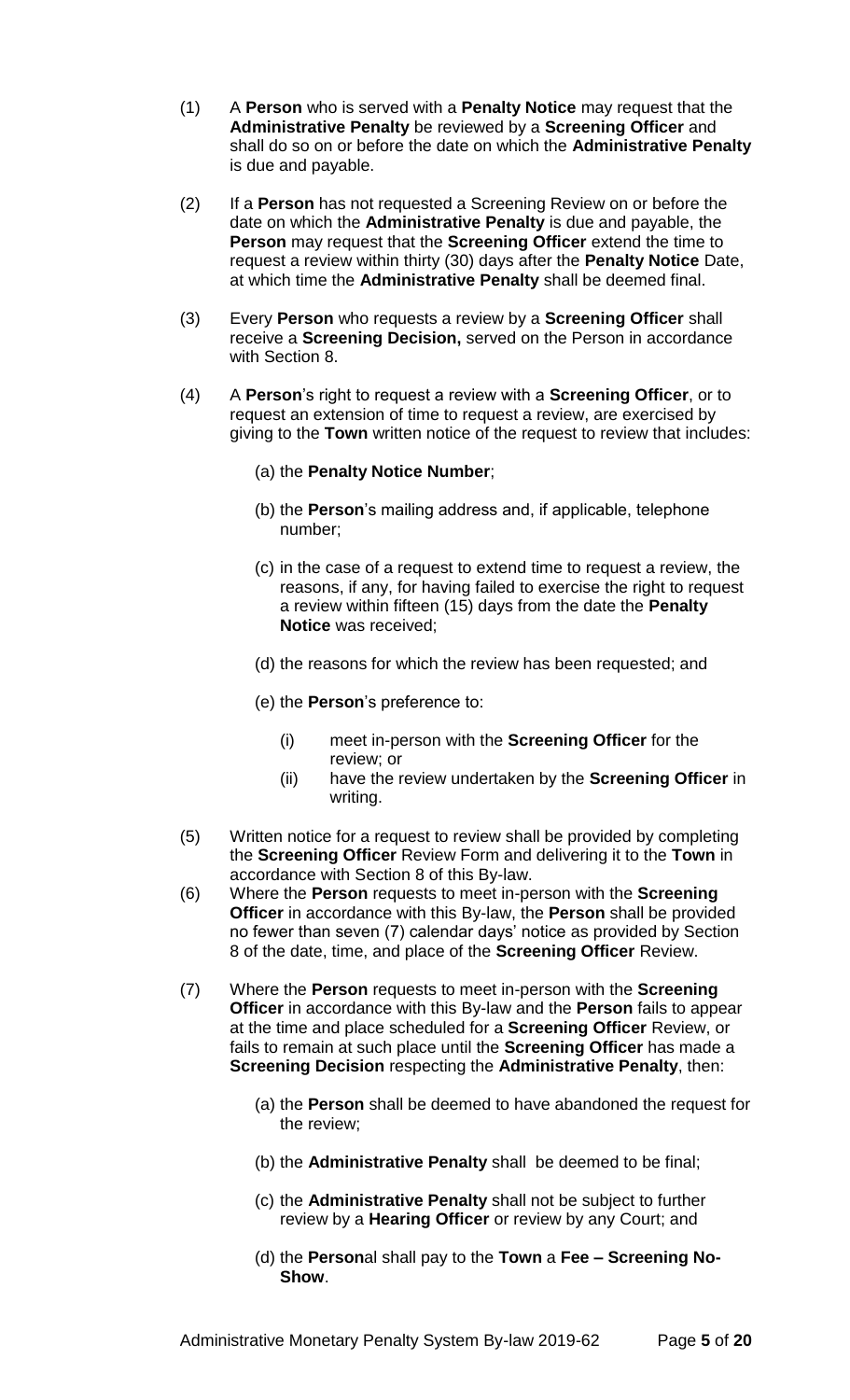- (8) On a review of the **Administrative Penalty**, the **Screening Officer** may in a **Screening Decision:**
	- (a) Affirm the **Administrative Penalty**;
	- (b) Cancel the **Administrative Penalty**;
	- (c) Reduce the **Administrative Penalty** to the **Early Payment**; or
	- (d) Extend the time for payment, including any **Late Payment Administrative Fees**.
- (9) A **Screening Officer** shall only cancel or reduce payment of an **Administrative Penalty,** or extend the time for payment of an **Administrative Penalty** in a **Screening Decision** under the following circumstances:
	- (a) the **Person** establishes, on a balance of probabilities, that the offence did not occur as alleged on the **Penalty Notice**; or
	- (b) the cancellation or reduction of an **Administrative Penalty**, or extended time for payment of an **Administrative Penalty**, including any **Late Payment Administrative Fees**, is necessary to reduce undue hardship.
- (10) Where a **Person** does not make a payment by the due date as determined by the **Screening Officer** in a **Screening Decision**, the **Administrative Penalty** will return to the **Set Penalty Amount** plus any applicable **Administrative Fee**(s).
- (11) A **Person** who has been served with a **Screening Decision** pursuant to this By-law may appeal the **Screening Decision** to a **Hearing Officer**, and shall do so within fifteen (15) calendar days after the **Screening Decision** was issued.
- (12) A **Screening Officer** has no authority to consider questions relating to the validity of a statute, regulation or by-law or the constitutional applicability or operability of any statute, regulation or by-law.

# **7. Review By Hearing Officer**

The following applies to the review of a **Screening Decision** by a **Hearing Officer**:

- (1) A **Person** may request a review by a **Hearing Officer** on or before the due and payable date for the **Administrative Penalty** listed in the **Screening Decision**.
- (2) If a **Person** has not requested a Hearing Review on or before the date on which the **Administrative Penalty** is due and payable, the **Screening Decision** shall be deemed final unless the **Person** request within thirty (30) calendar days after the **Screening Decision** was issued that the **Hearing Officer** extend the time to appeal.
- (3) A **Person**'s right to appeal the **Screening Decision** to a **Hearing Officer**, or request an extension of time to appeal, are exercised by giving to the **Town** written notice of the request to appeal that includes: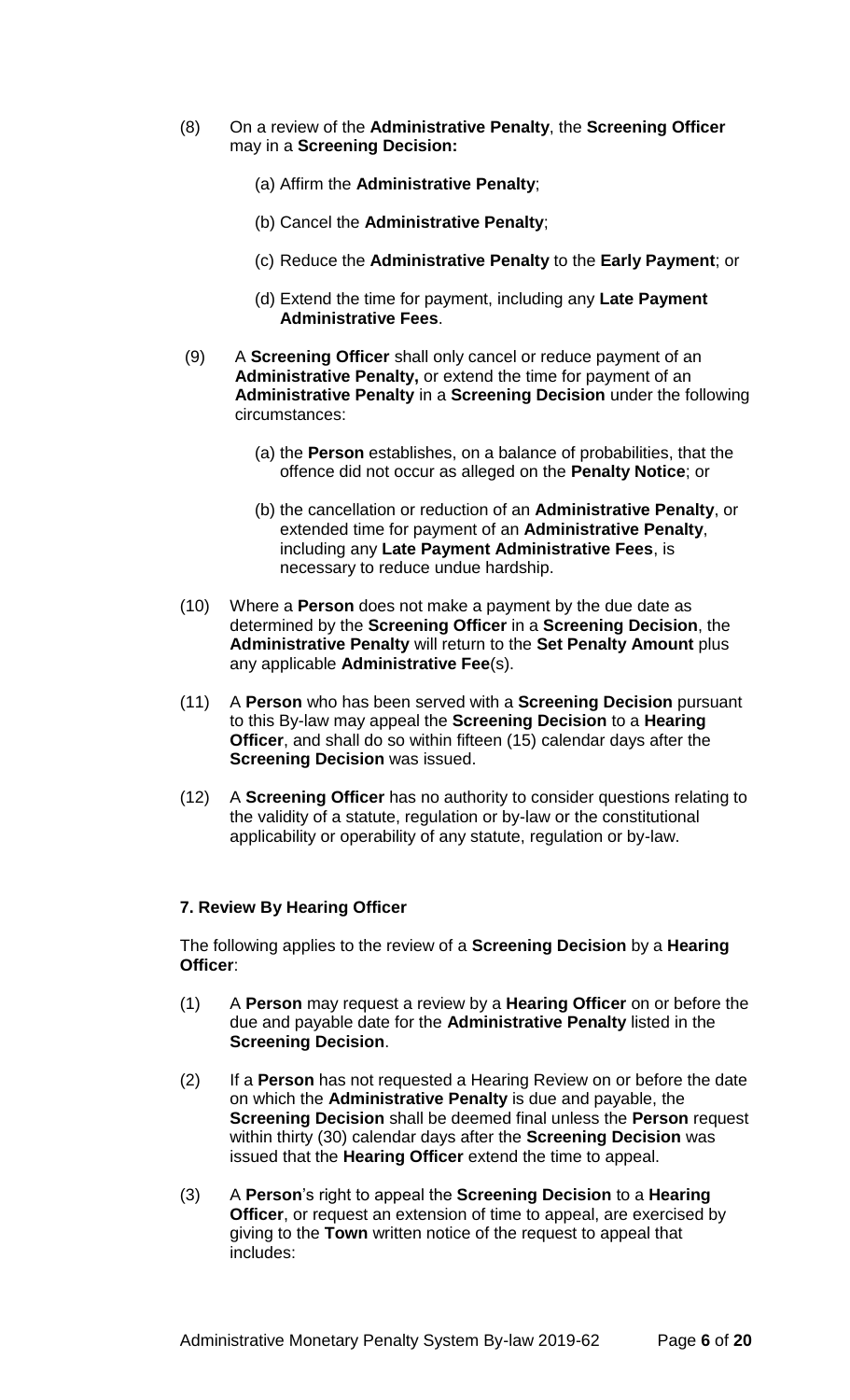- (a) the **Penalty Notice Number**;
- (b) the **Person**'s mailing address and, if applicable, telephone number;
- (c) in the case of a request to extend time to appeal, the reasons, if any, for having failed to exercise the right to appeal within fifteen (15) days from the date the **Screening Decision** was issued; and
- (d) the reasons for which the appeal has been requested.
- (4) Written notice of the request to appeal or to request an extension of time to appeal is provided by completing the **Hearing Officer Appeal Form** and delivering it to the **Town** in accordance with Section 8 of this By-law.
- (5) The **Person** shall be given no fewer than seven (7) calendar days' notice as provided by Section 8 of the date, time, and place of the hearing of the appeal by the **Hearing Officer**.
- (6) If the **Person** fails to appear at the time and place scheduled for the hearing of the appeal:
	- (a) the **Person** shall be deemed to have abandoned the appeal;
	- (b) the **Screening Decision** and the **Administrative Penalty** as it may have been affected by the **Screening Decision** shall be deemed to be final and shall not be subject to any further review, including review by any Court; and
	- (c) the **Person** shall pay to the **Town** a **Fee – Hearing No-Show**.
- (7) The **Hearing Officer** shall not make a determination with respect to a review of the **Screening Decision** where a **Person** appears unless he or she has given the **Person** an opportunity to be heard.
- (8) On an appeal of the **Screening Decision**, the **Hearing Officer** may:
	- (a) Affirm or deny the request to extend the time to appeal;
	- (b) Affirm the **Administrative Penalty**;
	- (c) Cancel the **Administrative Penalty**;
	- (d) Reduce the **Administrative Penalty** to the **Early Payment**; or
	- (e) Extend the time for payment, including any **Late Payment Administrative Fees**.
- (9) Every **Person** who requests a review by the **Hearing Officer** shall receive a **Hearing Decision**, served in accordance with Section 8 of this By-law.
- (10) The decision of a **Hearing Officer** is final and not subject to review, including review by any Court.
- (11) All hearings by a **Hearing Officer** shall be conducted in accordance with the Statutory Powers and Procedures Act, R.S.O. 1990, c. S.22, as amended.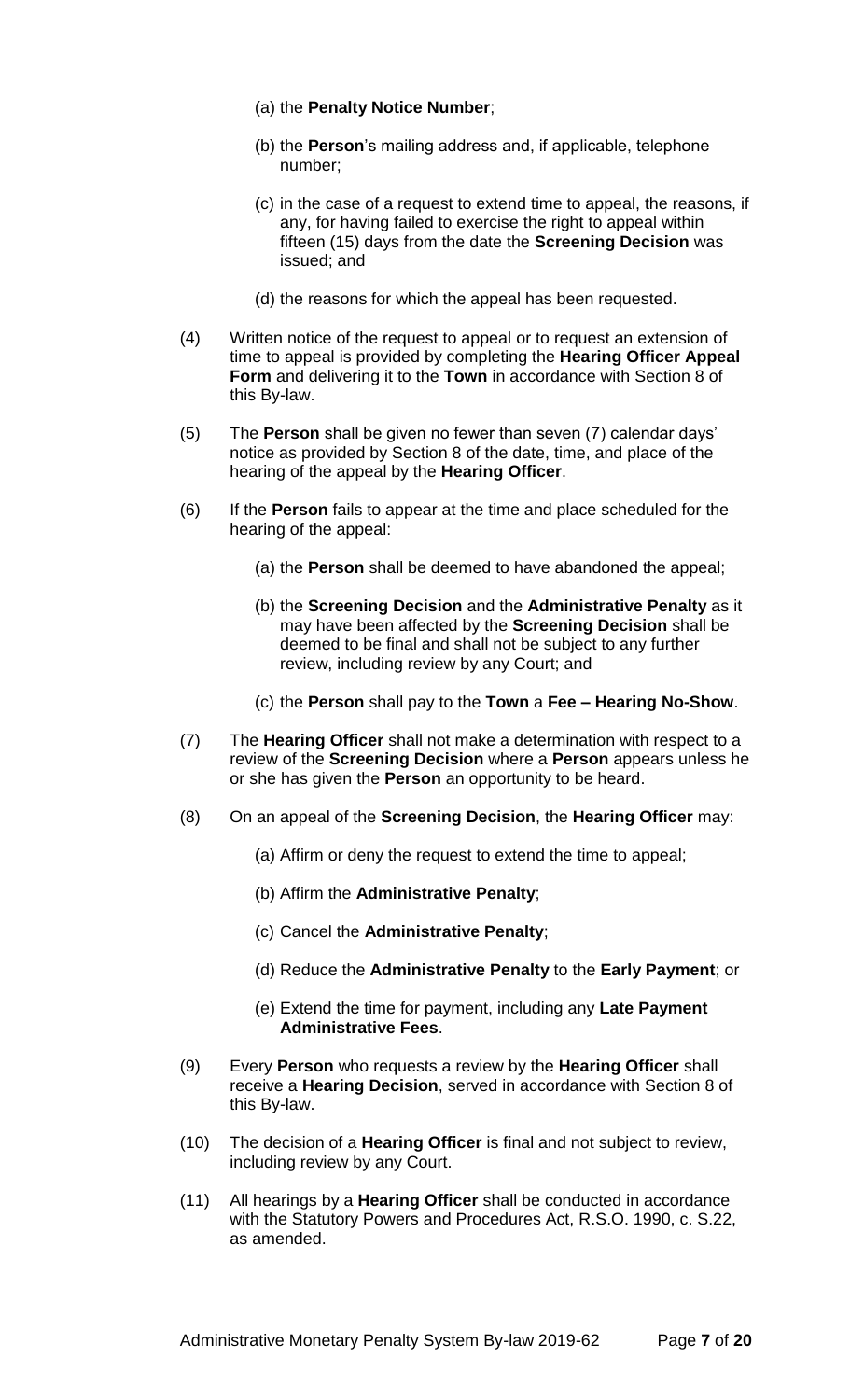- (12) A **Hearing Officer** has no authority to consider questions relating to the validity of a statute, regulation or by-law or the constitutional applicability or operability of any statute, regulation or by-law.
- (13) Every **Person** who receives an upheld decision in a review by the **Hearing Officer** in relation to a **Penalty Notice** issued through the Administrative Monetary Penalty System established by this By-law shall be responsible for an additional fee of \$25 for the purpose of the **Town** recovering administrative costs associated to the **Hearing Officer** Review.

### **8. Service of Documents**

- (1) The service on a **Person** of any document, notice, or decision, including but not limited to a **Penalty Notice** pursuant to this By-law, is deemed to have been served on the earliest of any of the following dates:
	- (a) when a copy is placed or affixed in any manner to a **Person**'s vehicle;
	- (b) when a copy is hand-delivered to the **Person** to whom it is addressed;
	- (c) when a copy is delivered by regular mail to the **Person** to whom it is addressed;
	- (d) on the seventh  $(7<sup>th</sup>)$  calendar day following the date a copy is sent by regular mail to the **Person**'s last known address; or
	- (e) immediately upon sending a copy by electronic mail (email) to the **Person**'s last known electronic mail address.
- (2) Any notice or document to be given to the **Town** in respect of this Bylaw shall be in writing and delivered in any of the following manners:
	- (a) **Person**ally delivering a copy to the **Town** during its regular business hours to "AMPS Program, Legislative Services Department – **Town** of Newmarket, 395 Mulock Dr, Newmarket, ON, L3Y 4Y9".

#### **9. Administration**

- (1) The Director of Legislative Services or their designate shall administer this By-law and establish any additional practices, policies, and procedures necessary to implement this By-law and may amend such practices, policies, and procedures from time to time, as the Director deems necessary, without amendment to this By-law.
- (2) The Director of Legislative Services or their designate shall prescribe all forms and notices, including the **Penalty Notice**, necessary to implement this By-law and may amend such forms and notices from time to time, as the Director deems necessary, without amendment to this By-law.
- (3) The positions of **Screening Officer** and **Hearing Officer** are established through delegated authority and shall be appointed by the Director of Legislative Services.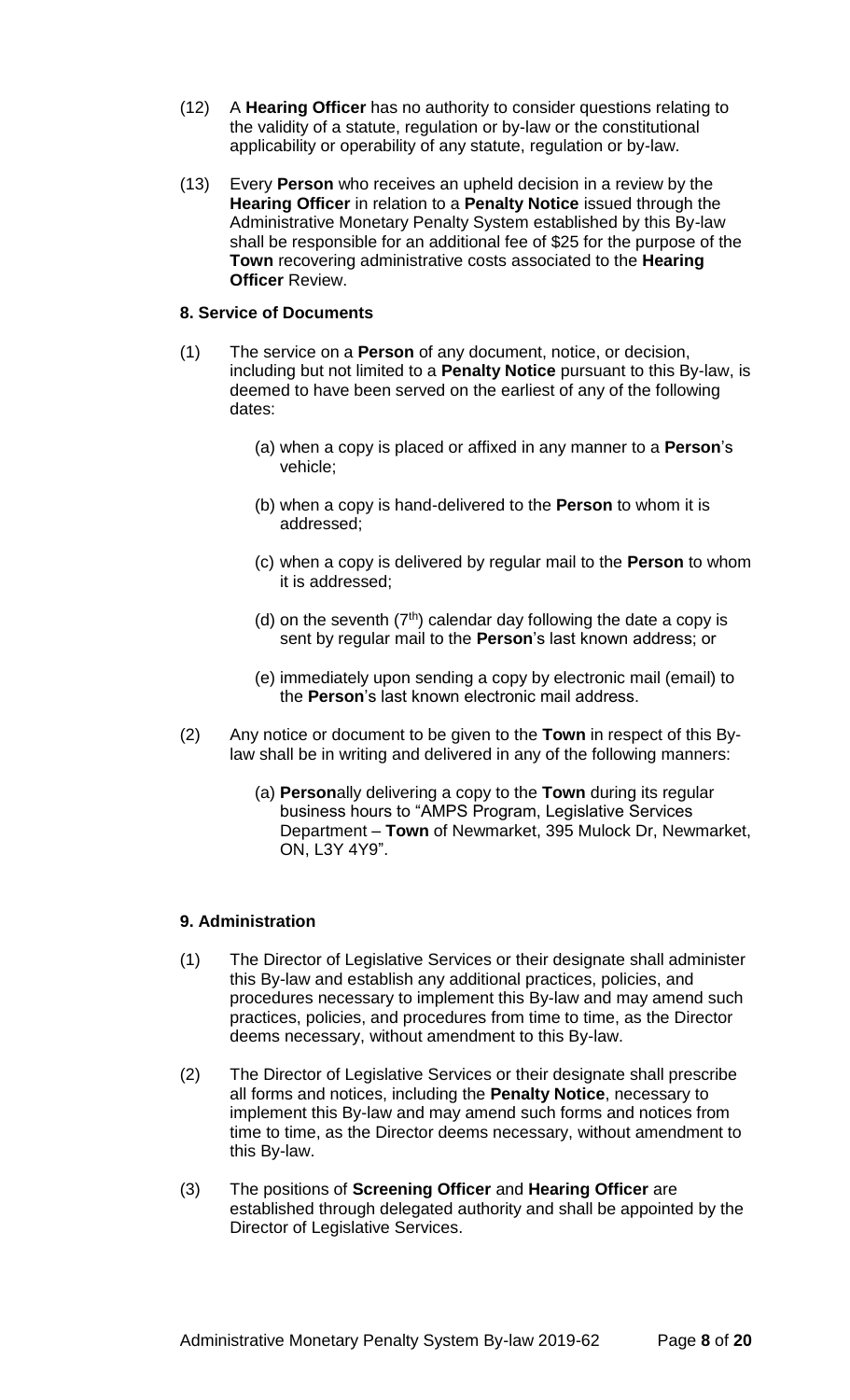- (4) Municipal Enforcement **Officers** shall not accept payment of an **Administrative Penalty** respecting a **Penalty Notice**.
- (5) Where an **Administrative Penalty** and any applicable **Administrative Fee**(s) are not paid by the date on which they are due and payable, the **Town**:
	- (a) may notify the Ontario Ministry of Transportation (the "Ministry") of the default after thirty (30) days, at which time the Ministry shall not validate the permit of the **Person** named in the notice of default nor issue a new permit to the **Person** until the **Administrative Penalty** and any applicable **Administrative Fee**(s) are paid to the **Town**; or
	- (b) shall deem the outstanding amount to be unpaid taxes and shall be added to the tax roll and collected in the same manner as municipal taxes.
- (6) Where the **Town** notifies the Ministry of a default under this By-law, the **Person** shall pay any applicable administration fee(s) imposed by the Ministry.
- (7) Where an **Administrative Penalty** or any **Administrative Fees** are not paid within thirty (30) days after the date they become due and payable, each **Person** to whom the **Penalty Notice** was issued shall pay to the **Town** a **Fee – MTO Plate Denial**.
- (8) Where an **Administrative Penalty** is cancelled, any **Administrative Fee**(s) are also cancelled.
- (9) Once a **Penalty Notice** has been paid there is no further option for dispute.

# **10. Severability**

(1) Should any provision, or any part of a provision, of this By-law be declared invalid, or to be of no force and effect by a court of competent jurisdiction, it is the intent of Council that such a provision, or part of a provision, shall be severed from this By-law, and every other provision of this By-law shall be applied and enforced in accordance with its terms to the extent possible according to law.

# **11. Interpretation**

- (1) The provisions in Part VI of the Legislation Act, 2006, S.O. 2006, c.21, Sched. F, shall apply to this By-law.
- (2) Where words and phrases used in this By-law are defined in the Highway Traffic Act, but not defined in this By-law, the definitions in the Highway Traffic Act shall apply to such words and phrases.

# **12. Short Title**

(1) This By-law may be referred to as the AMPS By-law.

# **13. Effective Date**

(1) This By-law shall come into force and effect on the  $15<sup>th</sup>$  day of January 2020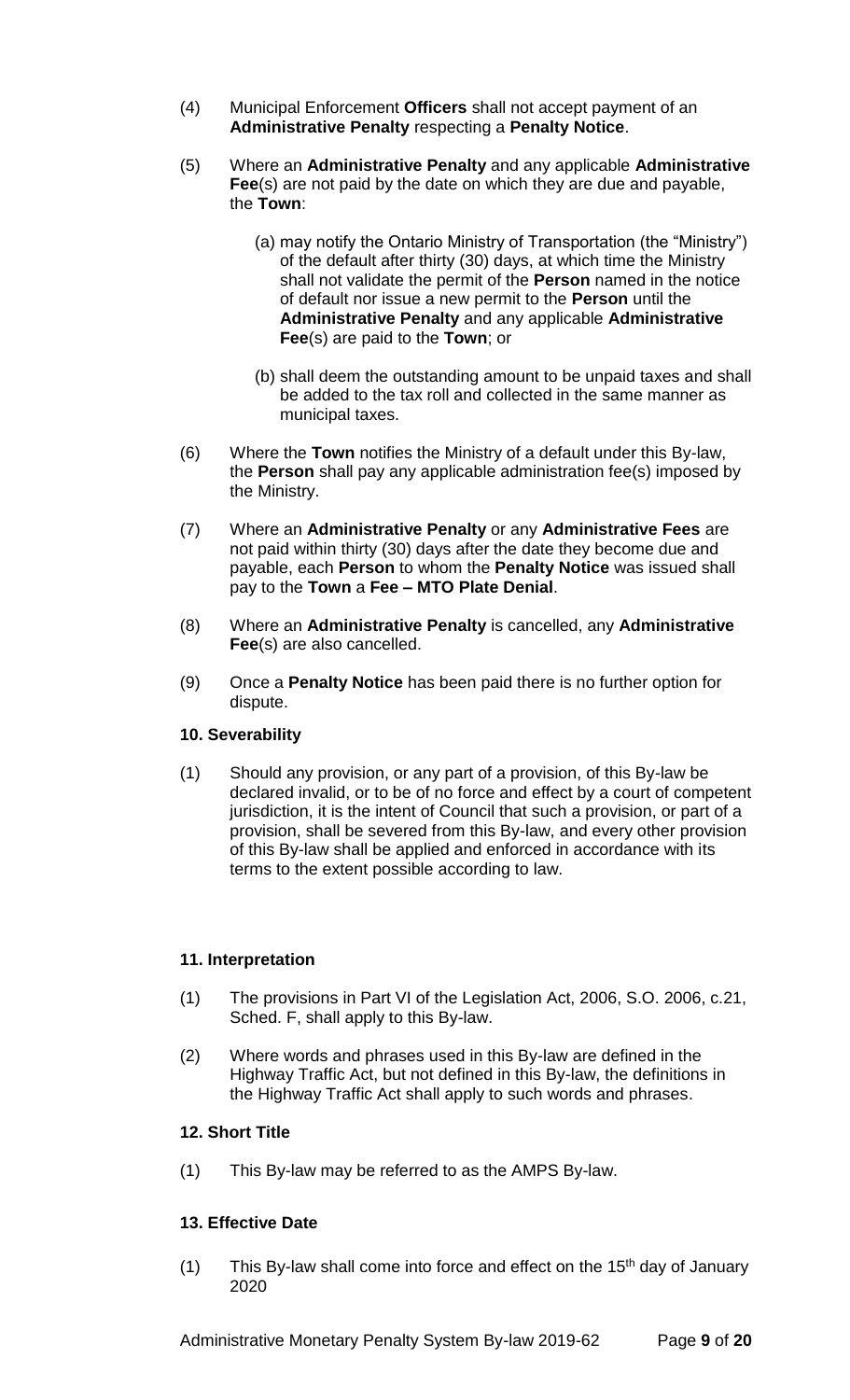Enacted this 30th day of September 2019.

# **Schedule "A"**

### **Administrative Monetary Penalty System By-law 2019-62 Designated By-law Provisions**

- 1. For the purposes of Section 3 of this By-law, Column A3 in the following table lists the provisions in the **Designated By-law**  identified in the Schedule, as amended.
- 2. Column A4 in the following table sets out the short form wording to be used in a **Penalty Notice** for the contravention of the designated provisions listed in Column A3.
- 3. Column A6 in the following table set out the **Administrative Penalty** for the **Set Penalty Amount** in accordance with Section 5(5)(b) of this By-law that is payable for contraventions of the designated provisions listed in Column A3.
- 4. The penalties shown in Column A5 below include a twenty five percent (25%) discount for **Early Payment** in accordance with Section 5(5)(a) of this By-law that is payable for contraventions of the designated provisions listed in Column A3.
- 5. The penalties shown in column A7 below include a twenty five percent (25%) surcharge for **Late Payment** in accordance with Section 5(5)(c) of this By-law that is payable for contraventions of the designated provisions listed in Column A3.

| A <sub>1</sub>                                  | A2                | A <sub>3</sub> | A <sub>4</sub>                                                | A <sub>5</sub>          | A6                           | <b>A7</b>              |
|-------------------------------------------------|-------------------|----------------|---------------------------------------------------------------|-------------------------|------------------------------|------------------------|
| <b>By-law</b>                                   | <b>Iltem</b><br># | <b>Section</b> | <b>Description</b>                                            | Early<br><b>Payment</b> | <b>Set</b><br><b>Penalty</b> | Late<br><b>Payment</b> |
|                                                 |                   |                | <b>Accessory Dwelling Units By-law 2013-13</b>                |                         |                              |                        |
| <b>Accessory Dwelling</b><br>Units By-law 2013- | 1.                | 2              | Operate or permit occupancy in unregistered two unit<br>house | 450.00                  | 600.00                       | 750.00                 |
| 13, as amended                                  | 2.                | 3(a)           | Failure to register two-unit house                            | 450.00                  | 600.00                       | 750.00                 |
|                                                 | 3.                | 9(a)           | Obstruct a Municipal Enforcement Officer                      | 450.00                  | 600.00                       | 750.00                 |
|                                                 |                   |                | <b>Animal Control By-law 2020-30</b>                          |                         |                              |                        |
|                                                 | 4.                | 4(2)           | Dog noise causing a disturbance                               | 225.00                  | 300.00                       | 375.00                 |
|                                                 | 5.                | 4(3)           | Control more than the maximum permitted dogs/cats             | 225.00                  | 300.00                       | 375.00                 |
|                                                 | 6.                | 4(4)           | Keep more than the maximum permitted dog/cats                 | 225.00                  | 300.00                       | 375.00                 |
|                                                 | 7.                | 4(5)(a)        | Permit Dangerous Dog in a leash-free park                     | 225.00                  | 300.00                       | 375.00                 |
| <b>Animal Control</b>                           | 8.                | 4(6)           | Failure to stoop and scoop                                    | 225.00                  | 300.00                       | 375.00                 |
| By-law 2020-30,                                 | 9.                | 4(7)           | Keep Animal contrary to Schedule A of this By-law             | 450.00                  | 600.00                       | 750.00                 |
| as amended                                      | 10.               | 4(8)           | Failure to provide proof of grandfathered animal              | 450.00                  | 600.00                       | 750.00                 |
|                                                 | 11.               | 4(9)           | Failure to comply with conditions of grandfathered<br>animal  | 225.00                  | 300.00                       | 375.00                 |
|                                                 | 12.               | 4(10)          | Failure to provide Town with new address of                   | 225.00                  | 300.00                       | 375.00                 |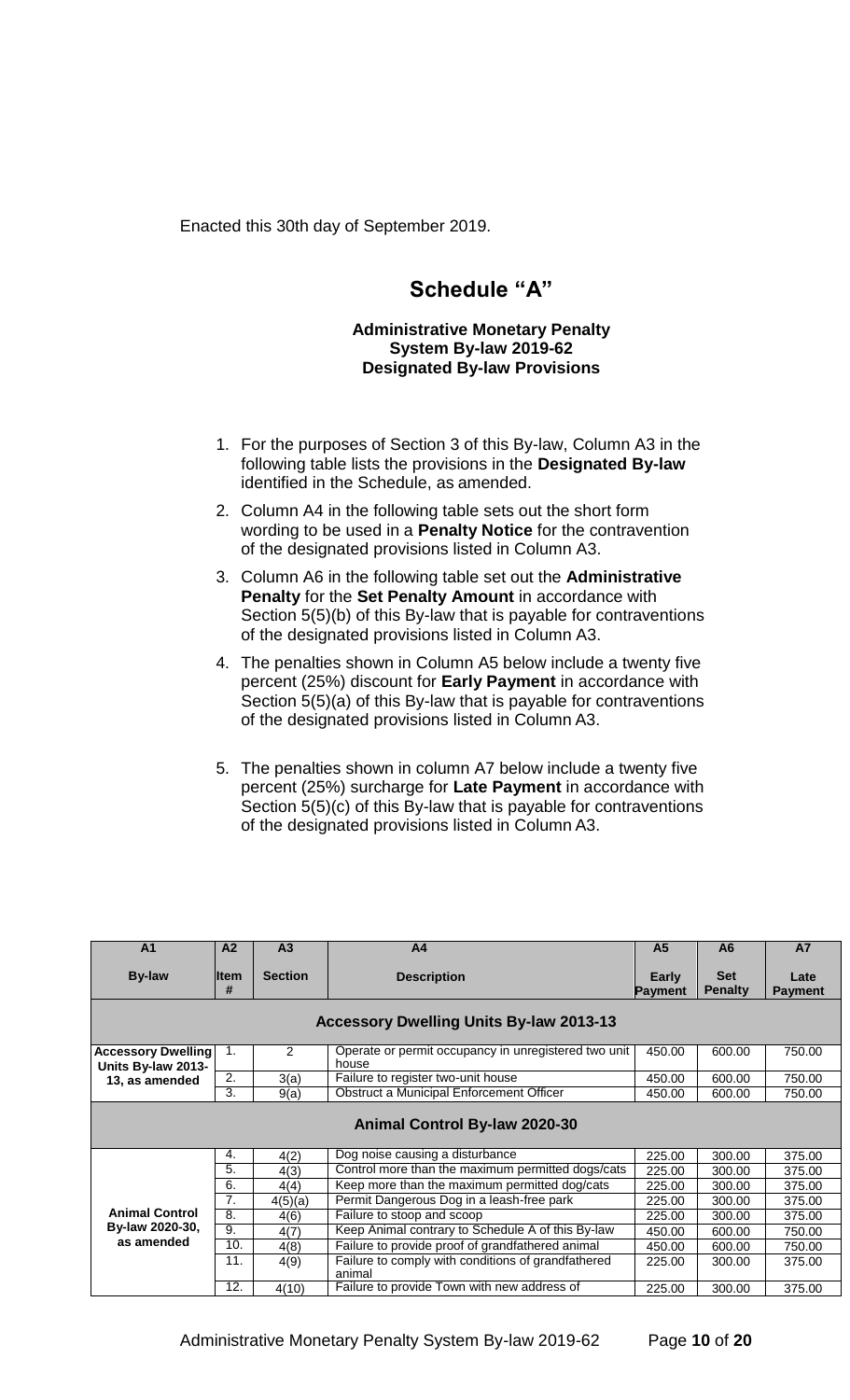|                         |            |                      | grandfathered animal                                                                            |                  |                  |                  |
|-------------------------|------------|----------------------|-------------------------------------------------------------------------------------------------|------------------|------------------|------------------|
|                         | 13.        | 5(3)                 | Leave Animal in Vehicle contrary to conditions                                                  | 300.00           | 400.00           | 500.00           |
|                         | 14.        | $\overline{5}(4)(a)$ | Failure to provide Animal sanitary environment                                                  | 300.00           | 400.00           | 500.00           |
|                         | 15.        | 5(4)(b)              | Failure to provide Animal adequate care                                                         | 300.00           | 400.00           | 500.00           |
|                         | 16.        | 5(4)(c)              | Failure to provide Animal adequate food and water                                               | 300.00           | 400.00           | 500.00           |
|                         | 17.        | 5(4)(d)              | Failure to provide Animal shelter                                                               | 300.00           | 400.00           | 500.00           |
|                         | 18.        | 5(4)(e)              | Failure to provide Animal Veterinary care                                                       | 300.00           | 400.00           | 500.00           |
|                         | 19.        | 5(5)                 | Keep Animal in a condition that causes a disturbance                                            | 300.00           | 400.00           | 500.00           |
|                         | 20.        | 5(6)                 | Keep Animal in a manner that endangers the health                                               | 300.00           | 400.00           | 500.00           |
|                         | 21.        |                      | of others<br>Use tether less than 3m                                                            |                  |                  | 500.00           |
|                         | 22.        | 6(1)(a)<br>6(1)(b)   | Failure to allow tethered Animal unrestricted                                                   | 300.00<br>300.00 | 400.00<br>400.00 | 500.00           |
|                         |            |                      | movement                                                                                        |                  |                  |                  |
|                         | 23.        | 6(1)(c)              | Failure to constrain a tethered Animal to property                                              | 300.00           | 400.00           | 500.00           |
|                         | 24.        | 6(1)(d)              | Failure to provide tethered animal water, food,                                                 | 300.00           | 400.00           | 500.00           |
|                         |            |                      | shelter, or shade                                                                               |                  |                  |                  |
|                         | 25.        | 6(2)                 | Tether Animal using prohibited device                                                           | 300.00           | 400.00           | 500.00           |
| <b>Animal Control</b>   | 26.        | 6(3)                 | Tether Animal for more than 3 hours                                                             | 300.00           | 400.00           | 500.00           |
| By-law 2020-30,         | 27.<br>28. | 7(1)                 | Feed or permit the feeding of wildlife                                                          | 225.00           | 300.00           | 375.00           |
| as amended              | 29.        | 7(2)                 | Permit or cause a feeding device to be left outside<br>Failure to submit Urban Hens application | 225.00           | 300.00           | 375.00           |
|                         | 30.        | 8(1)<br>8(2)         | Keep more than three Urban Hens                                                                 | 225.00<br>225.00 | 300.00<br>300.00 | 375.00<br>375.00 |
|                         | 31.        | 8(3)                 | Keep Urban Hen under the age of 4 months                                                        | 225.00           | 300.00           | 375.00           |
|                         | 32.        | 8(4)                 | Keep Rooster on residential property                                                            | 225.00           | 300.00           | 375.00           |
|                         | 33.        | 8(6)                 | Failure to keep Urban Hen in coop between 9:00pm                                                | 225.00           | 300.00           | 375.00           |
|                         |            |                      | and $6:00am$                                                                                    |                  |                  |                  |
|                         | 34.        | 8(7)                 | Failure to keep Urban Hen in run                                                                | 225.00           | 300.00           | 375.00           |
|                         | 35.        | 8(13)                | Failure to maintain hen coop or hen run                                                         | 225.00           | 300.00           | 375.00           |
|                         | 36.        | 8(14)                | Permit the slaughter of hens                                                                    | 300.00           | 400.00           | 500.00           |
|                         | 37.        | 8(15)                | Improper disposal of livestock                                                                  | 300.00           | 400.00           | 500.00           |
|                         | 38.        | 9(2)                 | Failure to comply with a Training Order                                                         | 300.00           | 400.00           | 500.00           |
|                         | 39.        | 9(3)(a)              | Failure to comply with Notice to Muzzle on owner's<br>property                                  | 300.00           | 400.00           | 500.00           |
|                         | 40.        | 9(3)(b)              | Failure to comply with Notice to Muzzle when off of                                             | 300.00           | 400.00           | 500.00           |
|                         |            |                      | owner's property                                                                                |                  |                  |                  |
|                         | 41.        | 9(4)                 | Failure to prevent dog from engaging in a dangerous<br>Act                                      | 450.00           | 600.00           | 750.00           |
|                         | 42.        | 9(7)                 | Failure to comply with a Dangerous Dog Order                                                    | 450.00           | 600.00           | 750.00           |
|                         | 43.        | $\overline{12(1)}$   | Failure to licence cat/dog                                                                      | 300.00           | 400.00           | 500.00           |
|                         | 44.        | 12(2)                | Failure to affix licence to cat/dog                                                             | 300.00           | 400.00           | 500.00           |
|                         | 45.        | $\overline{12(5)}$   | Provide false information when licensing animal                                                 | 300.00           | 400.00           | 500.00           |
|                         | 46.        | 13(1)                | Permit dog at large                                                                             | 300.00           | 400.00           | 500.00           |
|                         | 47.        | 13(3)                | Permit dog in area contrary to posted signage                                                   | 300.00           | 400.00           | 500.00           |
|                         | 48.        | 13(4)                | Permit cat at large                                                                             | 300.00           | 400.00           | 500.00           |
|                         |            |                      |                                                                                                 |                  |                  |                  |
|                         |            |                      | <b>Business Licence By-law 2020-31</b>                                                          |                  |                  |                  |
|                         | 49.        | 3(1)                 | Operate without a business licence                                                              | 450.00           | 600.00           | 750.00           |
|                         | 50.        | 3(2)                 | Failure to comply with legislation                                                              | 225.00           | 300.00           | 375.00           |
| <b>Business Licence</b> |            |                      |                                                                                                 |                  |                  |                  |
| By-law 2020-31, as      | 51.        | 3(3)                 | Operate business at more than one premises                                                      | 225.00           | 300.00           | 375.00           |
| amended                 | 52.        | 3(5)                 | Failure to display business licence                                                             |                  |                  |                  |
|                         | 53.        | 3(8)(a)              | Advertising without a business licence                                                          | 225.00           | 300.00           | 375.00           |
|                         | 54.        | 3(8)(b)              | Improper business name advertised                                                               | 225.00           | 300.00           | 375.00           |
|                         |            | 3(8)(c)              | Advertise products or services contrary to Town by-                                             | 225.00           | 300.00           | 375.00           |
|                         | 55.        |                      | laws                                                                                            |                  |                  |                  |
|                         | 56.        | 3(9)                 | Carry on business on Town property without                                                      | 225.00           | 300.00           | 375.00           |
|                         |            | 4(2)                 | authorization<br>Obstruct a Licensing Officer                                                   | 450.00           | 600.00           | 750.00           |
|                         | 57.        |                      |                                                                                                 |                  |                  |                  |
|                         | 58.        | 7(9)                 | Operate business while licence is suspended                                                     | 450.00           | 600.00           | 750.00           |
|                         | 59.        | 7(10)                | Advertise business while licence is suspended                                                   | 225.00           | 300.00           | 375.00           |
|                         | 60.        | 7(12)                | Remove posted notice of suspension                                                              | 225.00           | 300.00           | 375.00           |
|                         |            | 7(14)                | Remove posted notice of no business licence                                                     | 225.00           | 300.00           | 375.00           |
|                         | 61.        |                      |                                                                                                 |                  |                  |                  |
|                         | 62.        | 8.1(1)               | <b>Failure to maintain Pet Store</b>                                                            | 225.00           | 300.00           | 375.00           |
|                         | 63.        | 8.1(2)               | Failure to keep animal or bird in adequate conditions                                           | 225.00           | 300.00           | 375.00           |
|                         | 64.        | 8.1(3)(a)            | Failure to provide adequate cage size                                                           | 225.00           | 300.00           | 375.00           |
| <b>Business Licence</b> |            |                      |                                                                                                 | 225.00           | 300.00           | 375.00           |
| By-law 2020-31, as      | 65.        | 8.1(3)(b)            | Failure to keep or maintain bird cage                                                           |                  |                  |                  |
| amended                 | 66.        | 8.1(3)(c)            | Improper cage construction                                                                      | 225.00           | 300.00           | 375.00           |
|                         | 67.        | 8.1(3)(d)            | Improper food and water receptacles                                                             | 225.00           | 300.00           | 375.00           |
|                         |            | 8.1(3)(e)            | Failure to provide undue physical contact with the                                              | 225.00           | 300.00           | 375.00           |
|                         | 68.        |                      | public                                                                                          |                  |                  |                  |
|                         | 69.        | 8.1(4)               | Failure to provide water                                                                        | 225.00           | 300.00           | 375.00           |
|                         | 70.        | 8.1(5)<br>8.1(6)(a)  | Failure to provide food<br>Failure to provide health assessment                                 | 225.00<br>225.00 | 300.00<br>300.00 | 375.00<br>375.00 |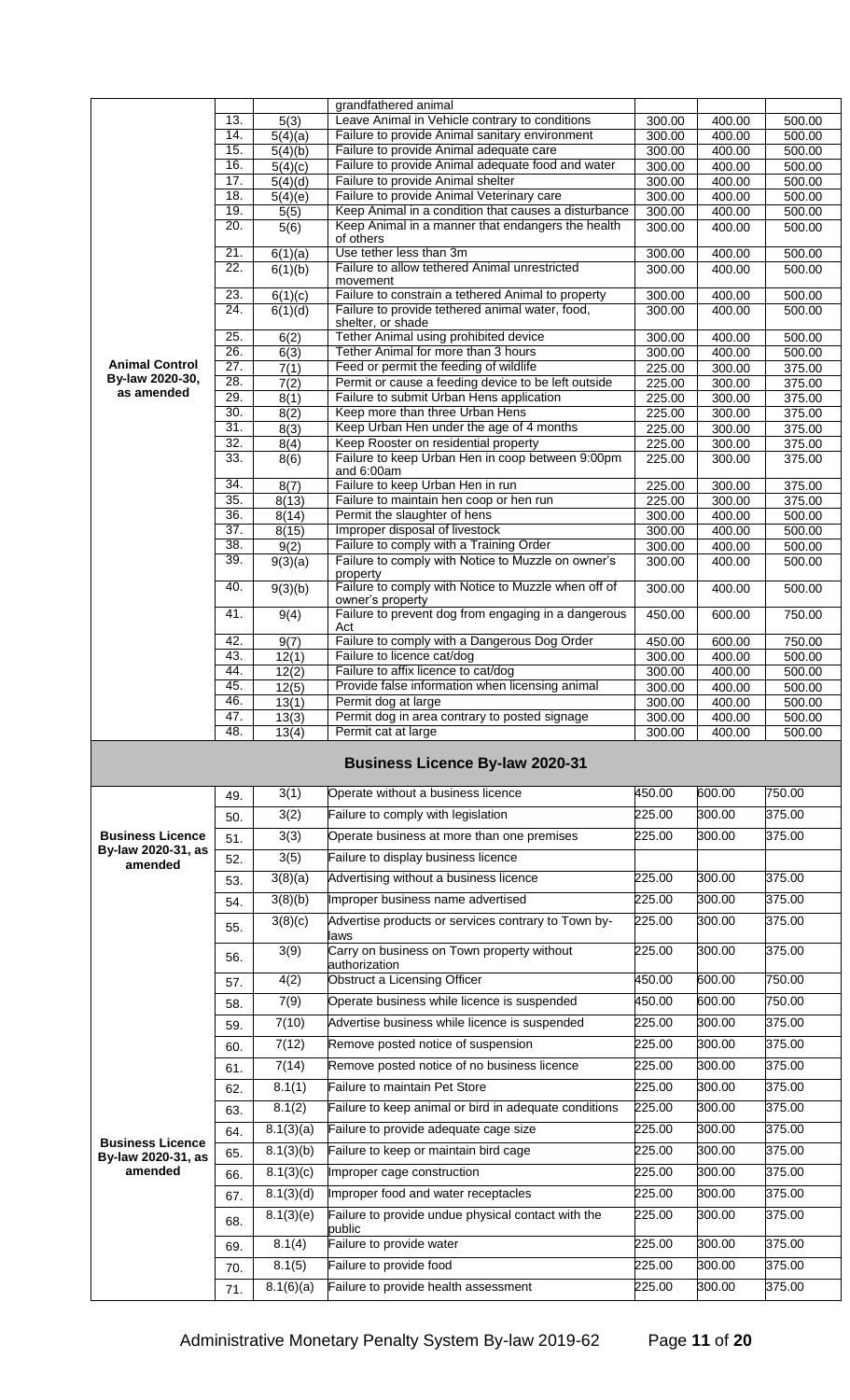|                                               | 72.  | 8.1(6)(b)           | Source cat or dog for purpose of sale contrary to by-                      | 600.00           | 800.00           | 1000.00          |
|-----------------------------------------------|------|---------------------|----------------------------------------------------------------------------|------------------|------------------|------------------|
|                                               | 73.  | 8.1(6)(c)           | law<br>Failure to provide cat or dog with reasonable exercise              | 225.00           | 300.00           | 375.00           |
|                                               | 74.  | 8.1(6)(d)           | Keep or sell sick, injured, or diseased animals                            | 225.00           | 300.00           | 375.00           |
|                                               | 75.  | 8.1(6)(e)           | Display animal in exterior window display                                  | 225.00           | 300.00           | 375.00           |
|                                               | 76.  | 8.1(6)(f)           | Sell or offer for sale any animal prior to normal                          | 225.00           | 300.00           | 375.00           |
|                                               | 77.  | 8.1(6)(g)           | weaning age<br>Failure to provide descriptive receipt                      | 225.00           | 300.00           | 375.00           |
|                                               | 78.  | 8.1(7)              | Failure to maintain or provide cat or dog registry                         | 225.00           | 300.00           | 375.00           |
|                                               | 79.  | $\overline{8.1(8)}$ | No attendant present during business hours                                 | 225.00           | 300.00           | 375.00           |
|                                               | 80.  | 8.1(9)              | Sell or offer for sale animal listed on prohibited animals 450.00<br>list  |                  | 600.00           | 750.00           |
|                                               | 81.  | 8.1(10)             | Failure to disclose stolen or unlawfully obtained animal 450.00            |                  | 600.00           | 750.00           |
|                                               | 82.  | 8.1(11)             | Failure to seek medical attention for animal as directed 450.00            |                  | 600.00           | 750.00           |
|                                               | 83.  | 8.2(1)              | More than 1 STR on a lot                                                   | 225.00           | 300.00           | 375.00           |
| <b>Business Licence</b><br>By-law 2020-31, as | 84.  | 8.2(2)              | Operate STR in more than 1 dwelling unit                                   | 225.00           | 300.00           | 375.00           |
| amended                                       | 85.  | 8.2(3)              | Failure to provide adequate parking for STR                                | 225.00           | 300.00           | 375.00           |
|                                               | 86.  | 8.2(5)              | Failure to notify Town of changes to STR operations                        | 225.00           | 300.00           | 375.00           |
|                                               | 87.  | 8.2(6)(a)           | Provide sleeping accommodations in vehicle, tent, or<br>accessory building | 450.00           | 600.00           | 750.00           |
|                                               | 88.  | 8.2(6)(b)           | Exceed number of bedrooms permitted for STR                                | 225.00           | 300.00           | 375.00           |
|                                               | 89.  | 8.2(6)(c)           | Exceed number of guests permitted for STR                                  | 225.00           | 300.00           | 375.00           |
|                                               | 90.  | 8.2(6)(d)           | Permit beds or bedrooms to be used contrary to<br>licence                  | 225.00           | 300.00           | 375.00           |
|                                               | 91.  | 8.2(7)              | Failure to post or display business licence number on<br>marketing         | 225.00           | 300.00           | 375.00           |
|                                               | 92.  | 8.2(9)              | Failure to respond to STR concerns within 2 hours                          | 225.00           | 300.00           | 375.00           |
|                                               | 93.  | 8.2(10)             | Failure to provide contact information                                     | 225.00           | 300.00           | 375.00           |
|                                               | 94.  | 8.2(11)             | Operate or market part of or whole dwelling unit<br>without a licence      | 225.00           | 300.00           | 375.00           |
| <b>Business Licence</b>                       | 95.  | 8.2(12)             | Failure to post sign for STR                                               | 225.00           | 300.00           | 375.00           |
| By-law 2020-31, as<br>amended                 | 96.  | 8.2(14)             | Market STR on unlicensed STR Company platform                              | 225.00           | 300.00           | 375.00           |
|                                               | 97.  | 8.3(1)              | Operate STR Company without a licence                                      | 450.00           | 600.00           | 750.00           |
|                                               | 98.  | 8.3(2)              | Advertise STR that has not obtained a licence                              | 225.00           | 300.00           | 375.00           |
|                                               | 99.  | 8.3(3)              | Failure to remove listing or advertisement as requested 225.00<br>by Town  |                  | 300.00           | 375.00           |
|                                               | 100. | 8.3(7)              | Failure to maintain records by STR Company                                 | 225.00           | 300.00           | 375.00           |
|                                               | 101. | 8.3(9)              | Failure to provide records upon request                                    | 225.00           | 300.00           | 375.00           |
|                                               | 102. | 8.3(10)             | Failure to create platform accounts upon request                           | 225.00           | 300.00           | 375.00           |
|                                               | 103. | 8.3(11)             | Obstruct access to platform accounts                                       | 225.00           | 300.00           | 375.00           |
|                                               | 104. | 8.4(4)              | Failure to comply with hours of operation permitted                        | 225.00           | 300.00           | 375.00           |
|                                               | 105. | 8.4(5)              | Failure to install or maintain Opaque Barrier                              | 150.00           | 200.00           | 250.00           |
|                                               | 106. | 8.4(6)              | Failure to deflect lighting                                                | 150.00           | 200.00           | 250.00           |
|                                               | 107. | 8.5(2)              | Failure to comply with hours of operation permitted                        | 225.00           | 300.00           | 375.00           |
|                                               | 108. | 8.5(3)              | Permit live music contrary to bylaw                                        | 150.00           | 200.00           | 250.00           |
|                                               | 109. | 8.5(6)              | Failure to install or maintain Opaque Barrier                              | 150.00           | 200.00           | 250.00           |
|                                               | 110. | 8.5(7)              | Failure to deflect lighting                                                | 150.00           | 200.00           | 250.00           |
|                                               | 111. | 8.6(1)              | Failure to provide accurate floor plan                                     | 225.00           | 300.00           | 375.00           |
|                                               | 112. | 8.6(5)(a)           | Unauthorized attendant                                                     | 450.00           | 600.00           | 750.00           |
|                                               | 113. | 8.6(5)(b)           | Failure to maintain records                                                | 225.00           | 300.00           | 375.00           |
|                                               | 114. | 8.6(5)(c)           | Failure to pre-screen customer                                             | 225.00           | 300.00           | 375.00           |
|                                               | 115. | 8.6(5)(d)           | Permit attendant to be nude                                                | 1,800.00         | 2,400.00         | 3,000.00         |
|                                               | 116. | 8.6(5)(e)           | Offer or provide sexual services                                           | 1,800.00         | 2,400.00         | 3,000.00         |
|                                               | 117. | 8.6(6)              | Advertise contrary to conditions                                           | 450.00           | 600.00           | 750.00           |
|                                               | 118. | 8.6(7)              | Operate when prohibited                                                    | 450.00           | 600.00           | 750.00           |
|                                               | 119. | 8.6(8)              | Use of unauthorized entrance<br>Human habitation in PWE                    | 225.00<br>450.00 | 300.00<br>600.00 | 375.00           |
|                                               | 120. | 8.6(9)(a)           | Furniture used for sleeping purposes                                       | 450.00           | 600.00           | 750.00<br>750.00 |
|                                               | 121. | 8.6(9)(b)           |                                                                            |                  |                  |                  |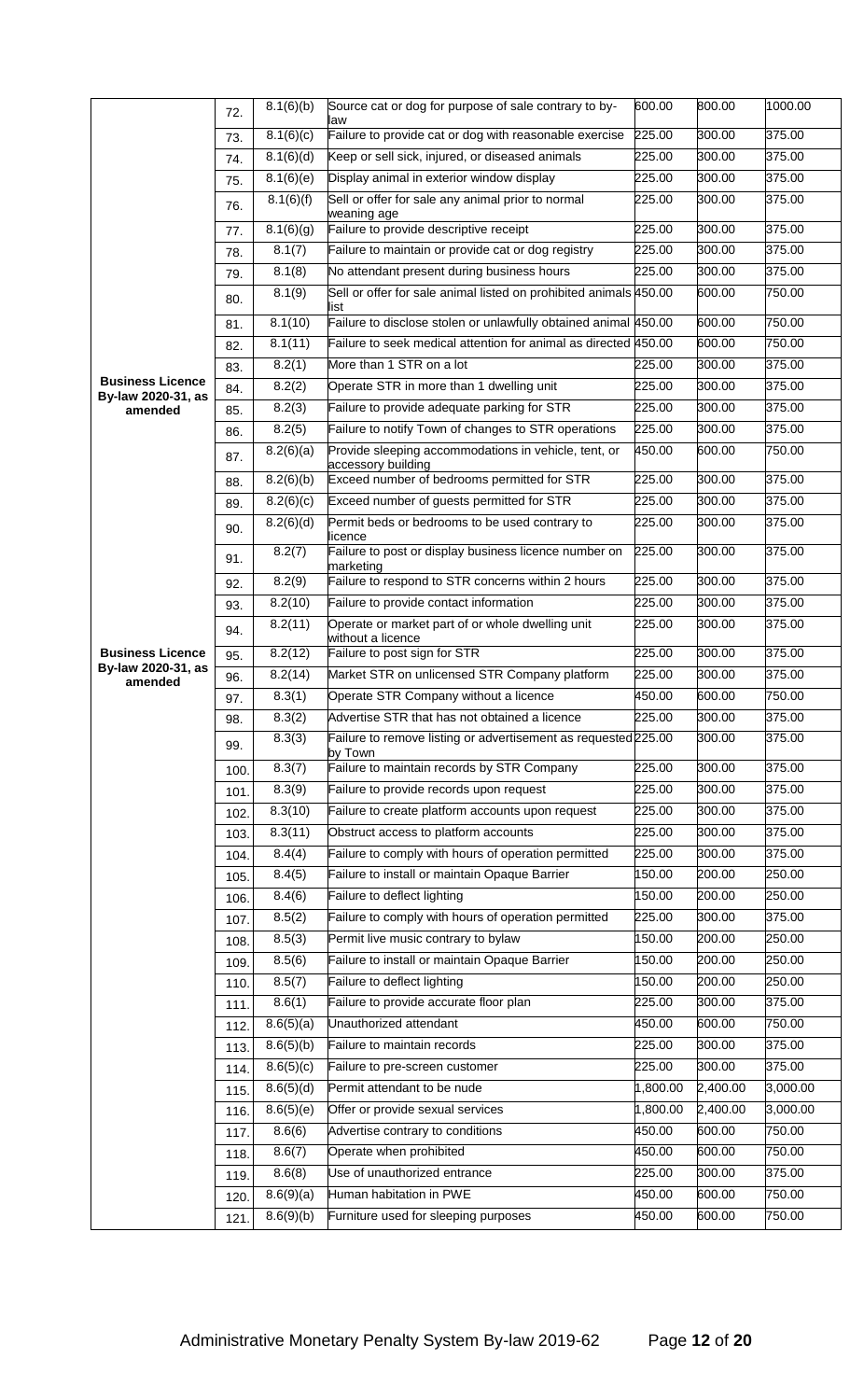|                                                       |              |                     | By-law 2002-151 (Licensing)                                                                        |                  |                  |                  |
|-------------------------------------------------------|--------------|---------------------|----------------------------------------------------------------------------------------------------|------------------|------------------|------------------|
| <b>By-law 2002-</b><br>151 Schedule 1                 | 122.         | 1.2                 | Operate without an Adult Entertainment Parlour<br>Owner's licence                                  | 450.00           | 600.00           | 750.00           |
| <b>Adult</b><br>Entertainment<br><b>Parlours</b>      | 123.         | 1.3                 | Operate without an Adult Entertainment Parlour<br>Operator's licence                               | 450.00           | 600.00           | 750.00           |
| <b>By-law 2002-</b>                                   | 124.         | 2.2                 | Operate without an Adult Video Store licence                                                       | 450.00           | 600.00           | 750.00           |
| 151 Schedule 2                                        | 125.         | 2.25                | Failure to post licence in premise                                                                 | 225.00           | 300.00           | 375.00           |
| <b>Adult Video</b><br><b>Stores</b>                   | 126.         | 2.28                | Advertise business contrary to conditions                                                          | 225.00           | 300.00           | 375.00           |
| By-law 2002-151<br>Schedule 15                        | 127.         | 15.2                | Failure to notify Town of newspaper box on Town<br>property                                        | 450.00           | 600.00           | 750.00           |
| <b>Newspaper Boxes</b>                                | 128.         | 15.8                | Failure to maintain newspaper box                                                                  | 225.00           | 300.00           | 375.00           |
|                                                       |              |                     | Clean Yards By-law 2017-63                                                                         |                  |                  |                  |
|                                                       | 129.         | 2.1                 | Failure to maintain property                                                                       | 150.00           | 200.00           | 250.00           |
|                                                       | 130.         | 2.2                 | Failure to provide ground cover                                                                    | 150.00           | 200.00           | 250.00           |
|                                                       | 131.<br>132. | 2.3                 | Failure to maintain natural garden in living condition                                             | 150.00           | 200.00           | 250.00           |
| <b>Clean Yards By-law</b>                             | 133.         | 2.4<br>2.5          | Unsightly growth<br>Noxious weeds                                                                  | 150.00           | 200.00           | 250.00           |
| 2017-63, as                                           | 134.         | 2.6                 | Grass/weeds exceeding 20cm in height                                                               | 150.00<br>150.00 | 200.00<br>200.00 | 250.00<br>250.00 |
| amended                                               | 135.         | 2.7                 | Failure to maintain trees on property                                                              | 150.00           | 200.00           | 250.00           |
|                                                       | 136.         | 2.8                 | Spread dust or dirt onto neighbouring property                                                     | 150.00           | 200.00           | 250.00           |
|                                                       | 137.         | 2.9                 | Failure to maintain pool in good repair                                                            | 150.00           | 200.00           | 250.00           |
|                                                       | 138.         | 3.1(a)              | Store or keep motor vehicle missing parts                                                          | 150.00           | 200.00           | 250.00           |
|                                                       | 139          | $\overline{3}.1(b)$ | Unlicensed motor vehicle on property                                                               | 150.00           | 200.00           | 250.00           |
|                                                       | 140.         | 3.1(c)              | Store or keep motor vehicle parts                                                                  | 150.00           | 200.00           | 250.00           |
|                                                       | 141.         | 3.1(d)              | Store or keep derelict motor vehicle                                                               | 150.00           | 200.00           | 250.00           |
|                                                       | 142.         | 4.1                 | Permit composting contrary to by-law                                                               | 150.00           | 200.00           | 250.00           |
|                                                       | 143.         | 4.2(a)              | Failure to compost in rear yard                                                                    | 150.00           | 200.00           | 250.00           |
|                                                       | 144.         | 4.2(b)              | Failure to compost in container                                                                    | 150.00           | 200.00           | 250.00           |
|                                                       | 145.         | 4.2(c)              | Failure to cover compost                                                                           | 150.00           | 200.00           | 250.00           |
|                                                       | 146.         | 4.2 <sub>d</sub>    | Animal feces in compost container                                                                  | 150.00           | 200.00           | 250.00           |
|                                                       | 147.         | 4.2(e)              | Permit odour from composting                                                                       | 150.00           | 200.00           | 250.00           |
|                                                       | 148.         | 4.2(f)              | Failure to maintain compost from attracting animals                                                | 150.00           | 200.00           | 250.00           |
|                                                       | 149.         | 4.2(g)              | Failure to maintain composter setback requirements                                                 | 150.00           | 200.00           | 250.00           |
|                                                       | 150.         | 5.1                 | Keep firewood contrary to by-law                                                                   | 150.00           | 200.00           | 250.00           |
|                                                       | 151.         | 5.2(b)              | Exceed 15% of total yard area for firewood storage                                                 | 150.00           | 200.00           | 250.00           |
|                                                       | 152.         | 5.2(c)              | Improper storage of firewood in rear yard                                                          | 150.00           | 200.00           | 250.00           |
|                                                       | 153.         | 5.2(d)              | Improper storage of firewood in side yard                                                          | 150.00           | 200.00           | 250.00           |
|                                                       | 154.         | 5.2(e)              | Pile firewood along fence                                                                          | 150.00           | 200.00           | 250.00           |
|                                                       | 155.         | 6.1                 | Place or permit Graffiti                                                                           | 150.00           | 200.00           | 250.00           |
|                                                       | 156.         | 6.2                 | Failure to maintain property free of graffiti                                                      | 150.00           | 200.00           | 250.00           |
|                                                       | 157.         | 7.1                 | Permit standing water                                                                              | 150.00           | 200.00           | 250.00           |
|                                                       | 158.         | 8.1                 | Failure to maintain boulevard                                                                      | 150.00           | 200.00           | 250.00           |
|                                                       | 159.         | 8.2                 | Failure to maintain boulevard gardens                                                              | 150.00           | 200.00           | 250.00           |
|                                                       | 160.         | 8.3                 | Failure to maintain plantings from encroachment                                                    | 150.00           | 200.00           | 250.00           |
|                                                       | 161.         | 8.4                 | Failure to maintain sidewalk                                                                       | 150.00           | 200.00           | 250.00           |
|                                                       | 162.         | 11.5                | <b>Obstruct a Municipal Enforcement Officer</b>                                                    | 450.00           | 600.00           | 750.00           |
|                                                       |              |                     | <b>Clothing Donation Bins By-law 2016-33</b>                                                       |                  |                  |                  |
|                                                       | 163.         | 2.1                 | Operate without a Clothing Donation Bin Operator<br>licence                                        | 450.00           | 600.00           | 750.00           |
|                                                       | 164.         | 3.2                 | Clothing Donation Bin on Town property                                                             | 450.00           | 600.00           | 750.00           |
| <b>Clothing Donation</b>                              | 165.         | $\overline{3.3}$    | Clothing Donation Bin located at unauthorized                                                      | 225.00           | 300.00           | 375.00           |
| <b>Bins By-law 2016-33,</b>                           |              |                     | location                                                                                           |                  |                  |                  |
| as amended                                            | 166.         | 4.1(a)              | Failure to display name on bin                                                                     | 225.00           | 300.00           | 375.00           |
|                                                       | 167.         | 4.1(d)              | Failure to display pick-up schedule for donations                                                  | 225.00           | 300.00           | 375.00           |
|                                                       | 168.<br>169. | 4.2(b)              | Failure to properly affix sticker on bin<br>Obstruct a Municipal Enforcement Officer               | 225.00           | 300.00           | 375.00           |
|                                                       |              | 6.1                 |                                                                                                    | 450.00           | 600.00           | 750.00           |
|                                                       |              |                     | Election Sign By-law 2022-18                                                                       |                  |                  |                  |
| <b>Election Sign By-law</b><br>2022-16, as<br>amended | 170.<br>171. | 6.6<br>8.2          | Failure to lawfully place/display election sign<br><b>Obstruct a Municipal Enforcement Officer</b> | 25.00<br>450.00  | 25.00<br>600.00  | 25.00<br>750.00  |
|                                                       |              |                     | Fence By-law 2019-20                                                                               |                  |                  |                  |
|                                                       | 172.         |                     | Erect fence using improper material                                                                |                  |                  | 250.00           |
|                                                       | 173.         | 3.1<br>3.2          | Failure to construct water gate                                                                    | 150.00<br>150.00 | 200.00<br>200.00 | 250.00           |
| <b>Fence By-law</b>                                   | 174.         | $\overline{3.3}$    | Obstruct water gate                                                                                | 150.00           | 200.00           | 250.00           |
| 2019-20,                                              | 175.         | $\overline{3.4}$    | Obstruct access to meter                                                                           | 150.00           | 200.00           | 250.00           |
| as amended                                            | 176.         | $\overline{3.5}$    | Fence greater than 20cm in width                                                                   | 150.00           | 200.00           | 250.00           |
|                                                       |              |                     |                                                                                                    |                  |                  |                  |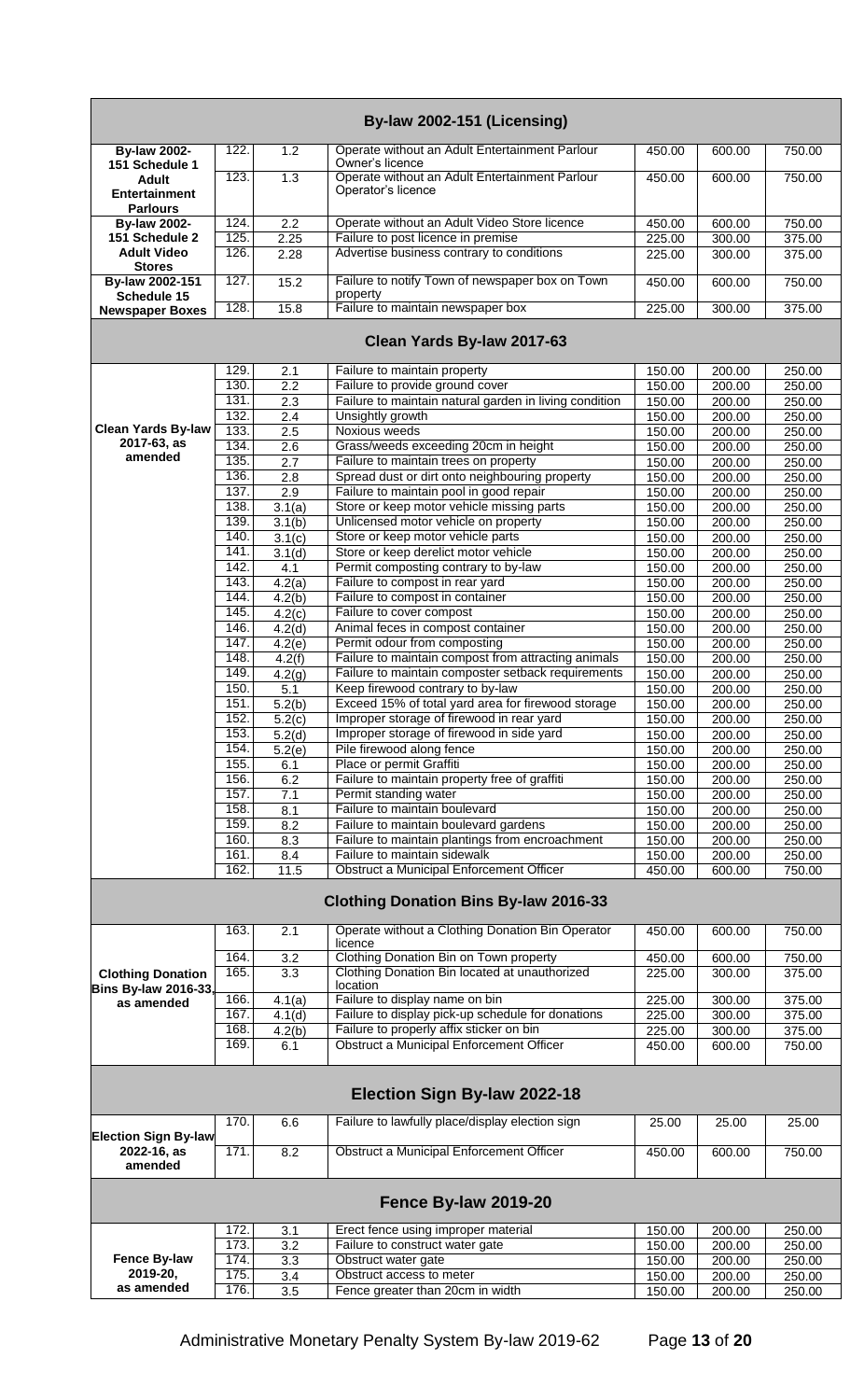|                         | 177. | 3.6                  | Failure to maintain fence in good repair               | 150.00 | 200.00 | 250.00 |
|-------------------------|------|----------------------|--------------------------------------------------------|--------|--------|--------|
|                         | 178. | $\overline{4.1}$ (a) | Rear yard fence exceeding permitted height             | 150.00 | 200.00 | 250.00 |
|                         | 179. | 4.1(b)               | Interior side yard fence exceeding 1.9m in height      | 150.00 | 200.00 | 250.00 |
|                         | 180. |                      | Front yard fence exceeding 1m in height                |        |        |        |
|                         |      | 4.1(c)               |                                                        | 150.00 | 200.00 | 250.00 |
|                         | 181. | $4.1$ (d)            | Exterior side yard fence exceeding 1.8m in height      | 150.00 | 200.00 | 250.00 |
|                         |      |                      |                                                        |        |        |        |
|                         |      |                      | Fireworks By-law 2015-18                               |        |        |        |
|                         | 182. | 3.1                  | Offer for sale, cause, or permit to be sold fireworks  | 450.00 | 600.00 | 750.00 |
|                         | 183. | $\overline{3.2}$     | Discharge any prohibited fireworks                     | 450.00 | 600.00 | 750.00 |
|                         |      |                      |                                                        |        |        |        |
|                         | 184. | $\overline{3.3}$     | Sell consumer fireworks 7 days prior to Victoria or    | 225.00 | 300.00 | 375.00 |
|                         |      |                      | Canada Day                                             |        |        |        |
| <b>Fireworks By-law</b> | 185. | 3.6                  | Display in any store window any type of fireworks      | 450.00 | 600.00 | 750.00 |
| 2015-18, as             | 186. | $\overline{3.8}$     | Sell or offer for sale fireworks without a licence     | 450.00 | 600.00 | 750.00 |
| amended                 | 187. | 3.10                 | Discharge fireworks on Town property without a         | 450.00 | 600.00 | 750.00 |
|                         |      |                      | permit                                                 |        |        |        |
|                         | 188. | 3.11                 | Discharge fireworks on private property without a      | 450.00 | 600.00 | 750.00 |
|                         |      |                      | permit                                                 |        |        |        |
|                         | 189. |                      | Discharge fireworks when prohibited                    |        |        |        |
|                         |      | 6.1                  |                                                        | 450.00 | 600.00 | 750.00 |
|                         |      |                      |                                                        |        |        |        |
|                         |      |                      | Loitering By-law 1997-113                              |        |        |        |
|                         |      |                      |                                                        |        |        |        |
| <b>Loitering By-law</b> | 190. | $\overline{c}$       | Loiter, disturb, or cause public nuisance on highway   | 150.00 | 200.00 | 250.00 |
| 1997-113, as            | 191. | 3                    | Loiter, disturb, or cause public nuisance in public    | 150.00 | 200.00 | 250.00 |
| amended                 |      |                      | place                                                  |        |        |        |
|                         |      |                      |                                                        |        |        |        |
|                         |      |                      | Mobile Business Licence By-law 2020-07                 |        |        |        |
|                         | 192. | 3(1)(a)              | Operate without a business licence                     | 450.00 | 600.00 | 750.00 |
|                         | 193. | 3(1)(c)              | Failure to comply with condition of licence            | 225.00 | 300.00 | 375.00 |
| <b>Mobile Business</b>  | 194. | 3(2)                 | Failure to comply with legislation                     | 225.00 | 300.00 | 375.00 |
|                         |      |                      |                                                        |        |        |        |
| Licence By-law          | 195. | 3(3)                 | Failure to display business licence                    | 225.00 | 300.00 | 375.00 |
| 2020-07                 | 196. | 3(5)(a)              | Advertising without a business licence                 | 225.00 | 300.00 | 375.00 |
|                         | 197. | 3(5)(b)              | Improper business name advertised                      | 225.00 | 300.00 | 375.00 |
|                         | 198. | 3(6)                 | Carry on business on Town property without             | 225.00 | 300.00 | 375.00 |
|                         |      |                      | authorization                                          |        |        |        |
|                         | 199. | 3(7)                 | Failure to possess business licence                    | 225.00 | 300.00 | 375.00 |
|                         |      |                      |                                                        |        |        |        |
|                         | 200. | 3(8)                 | Smoke or permit smoking in business vehicle            | 225.00 | 300.00 | 375.00 |
|                         | 201. | 4(2)                 | <b>Obstruct a Licensing Officer</b>                    | 450.00 | 600.00 | 750.00 |
|                         | 202. | 7(9)                 | Operate business while licence is suspended            | 450.00 | 600.00 | 750.00 |
|                         | 203. | 7(10)                | Advertise business while licence is suspended          | 225.00 | 300.00 | 375.00 |
| <b>Mobile Business</b>  | 204. | 7(12)                | Remove posted notice of suspension                     | 225.00 | 300.00 | 375.00 |
| Licence By-law          |      |                      |                                                        |        |        |        |
| 2020-07                 | 205. | 7(14)                | Remove posted notice of no business licence            | 225.00 | 300.00 | 375.00 |
|                         | 206. | 8.1(2)               | Failure to comply with Taxicab Driver requirements     | 225.00 | 300.00 | 375.00 |
|                         | 207. | 8.1(3)               | Failure to display Taxicab Driver information          | 225.00 | 300.00 | 375.00 |
|                         | 208. | 8.1(4)(b)            | Failure to disclose Fare for Taxicab Trip              | 225.00 | 300.00 | 375.00 |
|                         | 209. | 8.1(4)(c)            | Failure to notify Town of Taxicab Driver               | 225.00 | 300.00 | 375.00 |
|                         | 210. | 8.1(4)(d)            | Failure to notify Town of Taxicab                      | 225.00 | 300.00 | 375.00 |
|                         |      |                      |                                                        |        |        |        |
|                         | 211. | 8.1(5)(a)            | Failure to provide required Taxicab Driver information | 225.00 | 300.00 | 375.00 |
|                         | 212. | 8.1(5)(b)            | Failure to provide required Taxicab information        | 225.00 | 300.00 | 375.00 |
|                         | 213. | 8.1(6)               | Failure to maintain Taxicab Trip information           | 225.00 | 300.00 | 375.00 |
|                         | 214. | 8.1(10)              | Failure to remove Taxicab Driver                       | 225.00 | 300.00 | 375.00 |
|                         | 215. | 8.1(12)              | Failure to comply with Taxicab requirements            | 450.00 | 600.00 | 750.00 |
|                         | 216. |                      |                                                        | 225.00 | 300.00 | 375.00 |
|                         |      | 8.1(13)              | Permit unauthorized passenger(s) in Taxicab            |        |        |        |
|                         | 217. | 8.2(2)               | Failure to comply with TNC Driver requirements         | 225.00 | 300.00 | 375.00 |
|                         | 218. | 8.2(3)(b)            | Permit hail ride for TNC                               | 225.00 | 300.00 | 375.00 |
|                         | 219. | 8.2(3)(c)            | Failure to maintain Safety Standard Certificate in TNC | 225.00 | 300.00 | 375.00 |
|                         |      |                      | Vehicle                                                |        |        |        |
|                         | 220. | 8.2(4)(c)            | Failure to provide third party audit records           | 225.00 | 300.00 | 375.00 |
|                         | 221. | 8.2(6)(a)            | Failure to disclose Fare for TNC Trip                  | 225.00 | 300.00 | 375.00 |
|                         | 222. | 8.2(6)(c)            | Failure to charge proper Fare for TNC Trip             | 225.00 | 300.00 | 375.00 |
|                         | 223. | 8.2(6)(d)            | Failure to maintain TNC Trip information               | 225.00 | 300.00 | 375.00 |
|                         |      |                      |                                                        |        |        |        |
|                         | 224. | 8.2(7)               | Failure to use GPS on TNC App                          | 225.00 | 300.00 | 375.00 |
|                         | 225. | 8.2(8)               | Failure to provide TNC Driver information via TNC      | 225.00 | 300.00 | 375.00 |
|                         |      |                      | App                                                    |        |        |        |
|                         | 226. | 8.2(9)               | Failure to provide electronic receipt via TNC App      | 225.00 | 300.00 | 375.00 |
|                         | 227. | 8.2(10)(a)           | Failure to provide required TNC Driver information     | 225.00 | 300.00 | 375.00 |
|                         | 228. | 8.2(10)(b)           | Failure to provide required TNC Vehicle information    | 225.00 | 300.00 | 375.00 |
|                         | 229. | 8.2(11)              | Failure to maintain TNC Trip records                   | 225.00 | 300.00 | 375.00 |
|                         | 230. | 8.2(15)              | Failure to remove TNC Driver from TNC App              | 225.00 | 300.00 | 375.00 |
| <b>Mobile Business</b>  |      |                      |                                                        |        |        |        |
| <b>Licence By-law</b>   | 231. | 8.2(17)              | Failure to comply with TNC Vehicle requirements        | 450.00 | 600.00 | 750.00 |
| 2020-07                 | 232. | 8.3(2)               | Failure to comply with Refreshment Vehicle Operator    | 225.00 | 300.00 | 375.00 |
|                         |      |                      | requirements                                           |        |        |        |
|                         | 233. | 8.3(3)               | Failure to display Refreshment Vehicle Operator        | 225.00 | 300.00 | 375.00 |
|                         |      |                      | information                                            |        |        |        |
|                         | 234. | 8.3(4)               | Failure to comply with Refreshment Vehicle             | 225.00 | 300.00 | 375.00 |
|                         |      |                      | conditions                                             |        |        |        |
|                         | 235. | 8.3(5)(a)            | Permit amplified sounds                                | 225.00 | 300.00 | 375.00 |
|                         | 236. |                      | Unlawful seating for Refreshment Vehicle customers     | 225.00 | 300.00 | 375.00 |
|                         |      | 8.3(5)(b)            |                                                        |        |        |        |
|                         | 237. | 8.3(6)(a)            | Failure to maintain Refreshment Vehicle                | 225.00 | 300.00 | 375.00 |
|                         | 238. | 8.3(6)(b)            | Failure to clean up refuse from Refreshment Vehicle    | 225.00 | 300.00 | 375.00 |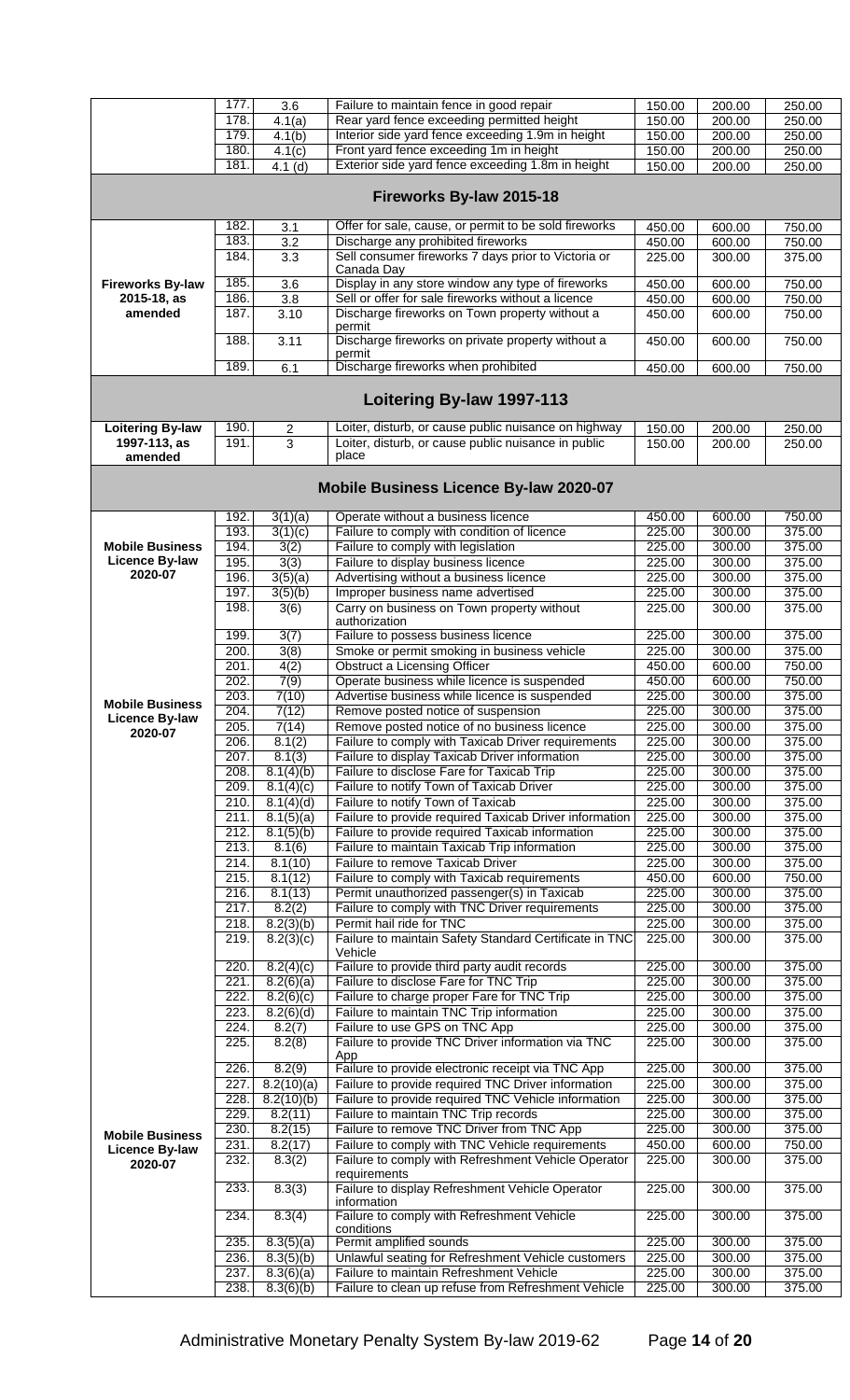|                           | 239.         | 8.3(6)(c)              | Failure to notify the Town of Refreshment Vehicle                                                  | 225.00           | 300.00           | 375.00           |
|---------------------------|--------------|------------------------|----------------------------------------------------------------------------------------------------|------------------|------------------|------------------|
|                           | 240.         | 8.3(7)                 | Operator<br>Failure to comply with Refreshment Vehicle - Type 1                                    | 225.00           | 300.00           | 375.00           |
|                           |              |                        | conditions                                                                                         |                  |                  |                  |
|                           | 241.         | 8.3(8)                 | Failure to obtain Special Event Organizer Licence                                                  | 225.00           | 300.00           | 375.00           |
|                           | 242.         | 8.3(9)                 | Operate Refreshment Vehicle contrary to conditions                                                 | 450.00           | 600.00           | 750.00           |
|                           | 243.         | 8.4(3)                 | Failure to maintain Limousine documents                                                            | 225.00           | 300.00           | 375.00           |
|                           | 244.         | 8.4(4)                 | Failure to comply with Limousine Driver requirements                                               | 225.00           | 300.00           | 375.00           |
|                           | 245.         | 8.4(5)                 | Failure to display Limousine Driver information<br>Failure to notify Town of Limousine Driver      | 225.00           | 300.00           | 375.00           |
|                           | 246.<br>247. | 8.4(6)(a)<br>8.4(7)(a) | Permit too many passengers in Limousine                                                            | 225.00<br>225.00 | 300.00<br>300.00 | 375.00<br>375.00 |
|                           | 248.         | 8.4(7)(b)              | Permit a Limousine to operate with obstructed view                                                 | 450.00           | 600.00           | 750.00           |
|                           | 249.         | 8.4(8)                 | Failure to comply with Limousine requirements                                                      | 450.00           | 600.00           | 750.00           |
|                           | 250.         | 8.5(4)(a)              | Failure to provide MTO Driving Instructor's Licence                                                | 225.00           | 300.00           | 375.00           |
|                           | 251.         | 8.5(4)(b)              | Failure to carry a valid driver's licence                                                          | 225.00           | 300.00           | 375.00           |
| <b>Mobile Business</b>    | 252.         | 8.5(4)(c)              | Failure to provide driving instruction/test                                                        | 225.00           | 300.00           | 375.00           |
| Licence By-law<br>2020-07 |              |                        | documentation                                                                                      |                  |                  |                  |
|                           | 253.         | 8.5(4)(d)              | Failure to affix Sticker Plate on Driving School                                                   | 225.00           | 300.00           | 375.00           |
|                           | 254.         | 8.5(4)(e)              | <b>Instructor Vehicle</b><br>Failure to affix roof sign on Driving School Instructor               | 225.00           | 300.00           | 375.00           |
|                           |              |                        | Vehicle                                                                                            |                  |                  |                  |
|                           | 255.         | 8.5(5)                 | Operate in Restricted Area                                                                         | 450.00           | 600.00           | 750.00           |
|                           | 256.         | 8.6(2)(a)              | Failure to maintain Tow Truck documents                                                            | 225.00           | 300.00           | 375.00           |
|                           | 257.         | 8.6(2)(b)              | Failure to remove debris prior to towing a vehicle                                                 | 225.00           | 300.00           | 375.00           |
|                           | 258.         | 8.6(2)(c)              | Failure to remove debris within 8hrs following                                                     | 450.00           | 600.00           | 750.00           |
|                           |              |                        | investigation                                                                                      |                  |                  |                  |
|                           | 259.<br>260. | 8.6(3)                 | Failure to comply with Tow Truck Driver requirements                                               | 450.00<br>225.00 | 600.00<br>300.00 | 750.00<br>375.00 |
|                           | 261.         | 8.6(4)<br>8.6(5)       | Failure to display Tow Truck Driver information<br>Failure to notify Town of Tow Truck Driver      | 225.00           | 300.00           | 375.00           |
|                           | 262.         | 8.6(6)(a)              | Failure to maintain Tow Truck;                                                                     | 225.00           | 300.00           | 375.00           |
|                           | 263.         | 8.6(6)(b)              | Interfere with Tow Truck Company's contract                                                        | 225.00           | 300.00           | 375.00           |
|                           | 264.         | 8.6(6)(c)              | Recommend tow location to customer                                                                 | 225.00           | 300.00           | 375.00           |
|                           | 265.         | 8.6(6)(d)              | Accept gift or payment from facility in exchange for                                               | 225.00           | 300.00           | 375.00           |
|                           |              |                        | business                                                                                           |                  |                  |                  |
|                           | 266.         | 8.6(6)(e)              | <b>Accept Drop Fee</b>                                                                             | 225.00           | 300.00           | 375.00           |
|                           | 267.         | 8.6(6)(f)              | Failure to obtain consent to connect or tow                                                        | 225.00           | 300.00           | 375.00           |
|                           | 268.<br>269. | 8.6(6)(g)              | Stop, stand, or park within 200m of Collision Scene<br>Remove vehicle from Collision Scene without | 225.00           | 300.00           | 375.00           |
|                           |              | 8.6(6)(h)              | permission                                                                                         | 225.00           | 300.00           | 375.00           |
|                           | 270.         | 8.6(6)(i)              | Permit unauthorized passenger(s) in Tow Truck                                                      | 225.00           | 300.00           | 375.00           |
| <b>Mobile Business</b>    | 271.         | 8.6(7)                 | Failure to provide or maintain Tow Truck Equipment                                                 | 225.00           | 300.00           | 375.00           |
| Licence By-law            | 272.         | 8.6(8)(a)              | Failure to comply with Tow Truck Vehicle                                                           | 225.00           | 300.00           | 375.00           |
| 2020-07                   |              |                        | requirements                                                                                       |                  |                  |                  |
|                           | 273.<br>274. | 8.6(8)(b)<br>8.6(9)    | Failure to affix Sticker Plate on Tow Truck Vehicle<br>Failure to comply with towing rates         | 225.00<br>450.00 | 300.00<br>600.00 | 375.00<br>750.00 |
|                           |              |                        |                                                                                                    |                  |                  | 750.00           |
|                           |              |                        |                                                                                                    |                  |                  |                  |
|                           | 275.         | 8.6(10)                | Failure to comply with Re-Tow towing rates                                                         | 450.00           | 600.00           |                  |
|                           | 276.<br>277. | 8.6(11)(a)             | Failure to maintain Tow Truck Driver information                                                   | 225.00<br>450.00 | 300.00<br>600.00 | 375.00<br>750.00 |
|                           | 278.         | 8.6(11)(b)<br>8.6(12)  | Failure to maintain Tow Truck information<br>Failure to maintain Tow Truck Trip information        | 225.00           | 300.00           | 375.00           |
|                           | 279.         | 8.6(13)                | Failure to maintain run sheets                                                                     | 225.00           | 300.00           | 375.00           |
|                           | 280.         | 8.6(14)                | Failure to provide affiliated Public Garage information                                            | 225.00           | 300.00           | 375.00           |
|                           |              |                        | Noise By-law 2017-76                                                                               |                  |                  |                  |
|                           |              |                        |                                                                                                    |                  |                  |                  |
|                           | 281.         | 3.1                    | Make, cause or permit the emission of noise likely                                                 | 150.00           | 200.00           | 250.00           |
|                           | 282.         |                        | to disturb                                                                                         | 150.00           | 200.00           | 250.00           |
| Noise By-law              |              | 3.2(a)<br>3.2(b)       | Make, cause or permit tires to squeal<br>Operate a combustion engine without an effective          | 150.00           | 200.00           | 250.00           |
| 2017-76, as               | 283.         |                        | exhaust or muffler                                                                                 |                  |                  |                  |
| amended                   |              | 3.2(b)                 | Operate a pneumatic device without an effective                                                    | 150.00           | 200.00           | 250.00           |
|                           | 284.         |                        | exhaust or muffler                                                                                 |                  |                  |                  |
|                           | 285.         | $\overline{3.2(c)}$    | Make, cause or permit the operation of a vehicle                                                   | 150.00           | 200.00           | 250.00           |
|                           |              |                        | with a trailer to clank, squeal or other like noises                                               |                  |                  |                  |
|                           | 286.         | 3.2(d)                 | Make, cause or permit the use of a horn, whistle,                                                  | 150.00           | 200.00           | 250.00           |
|                           |              |                        | bell, or other<br>Make, cause, or permit the operation of an air                                   | 150.00           | 200.00           | 250.00           |
|                           | 287.         | 3.2(e)                 | conditioner not in proper working order                                                            |                  |                  |                  |
|                           | 288.         | 3.2(e)                 | Make, cause or permit the operation of a pool                                                      | 150.00           | 200.00           | 250.00           |
|                           |              |                        | pump or filter not in proper working order                                                         |                  |                  |                  |
|                           | 289.         | 3.2(e)                 | Make, cause or permit the operation of a heat                                                      | 150.00           | 200.00           | 250.00           |
|                           |              |                        | pump not in proper working order                                                                   |                  |                  |                  |
|                           | 290.         | 3.2(f)                 | Make, cause or permit noise from false alarm in                                                    | 150.00           | 200.00           | 250.00           |
|                           |              |                        | excess of 10 minutes                                                                               | 150.00           | 200.00           | 250.00           |
|                           | 291.         | 3.2(g)                 | Make, cause or permit the operation of a roof top<br>unit not in proper working order              |                  |                  |                  |
|                           | 292.         | 4.1                    | Make or permit noise during prohibited time                                                        | 150.00           | 200.00           | 250.00           |
|                           |              |                        | Parking By-law 2019-62                                                                             |                  |                  |                  |
|                           |              |                        |                                                                                                    |                  |                  |                  |
|                           | 293.<br>294. | 5(2)<br>5(3)           | Interfere with Authorized Sign<br><b>Obstruct Authorized Sign</b>                                  | 30.00<br>30.00   | 40.00<br>40.00   | 50.00<br>50.00   |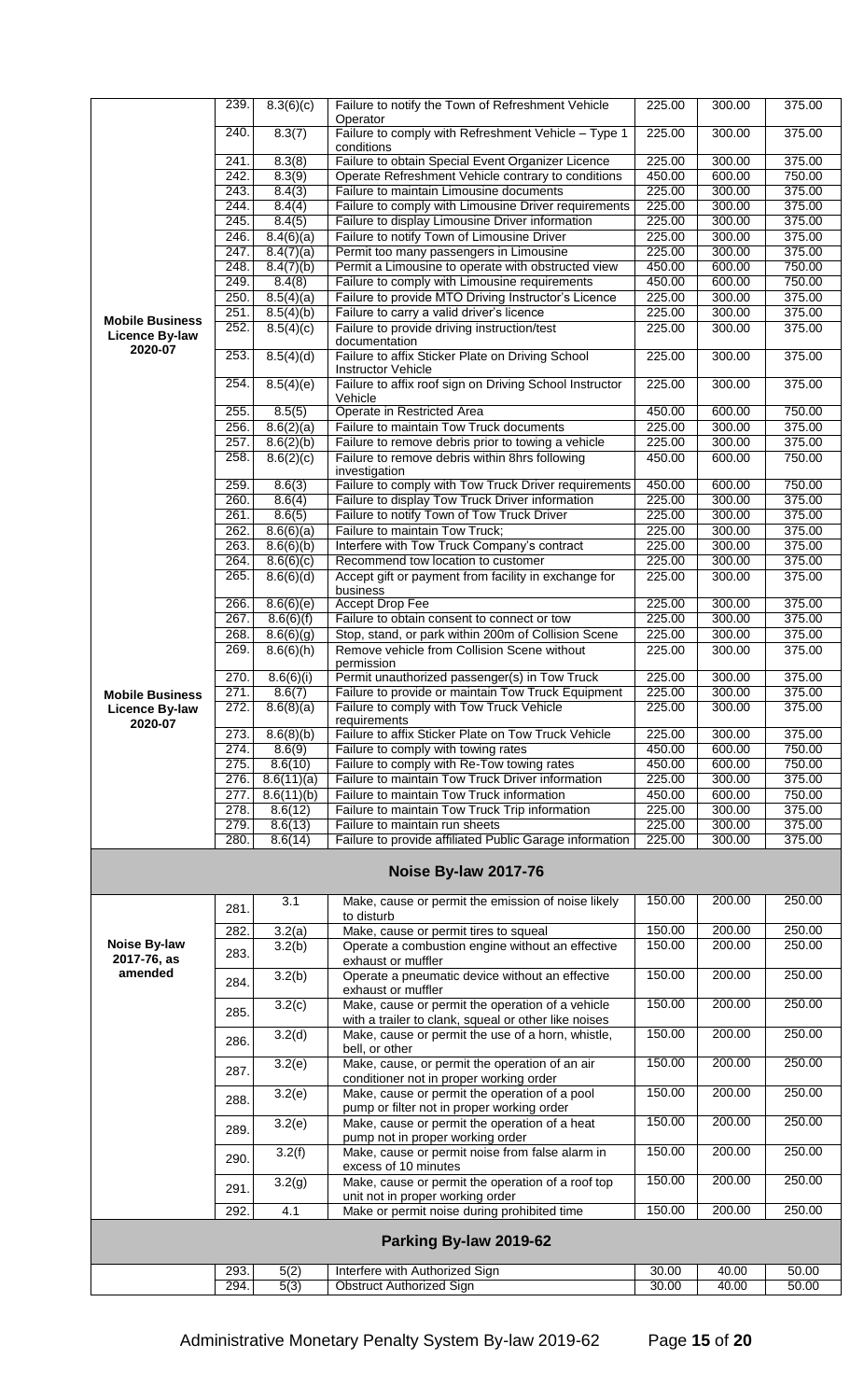|                       | 295.         | 6(1)(a)            | Park facing wrong direction                           | 30.00  | 40.00  | 50.00  |
|-----------------------|--------------|--------------------|-------------------------------------------------------|--------|--------|--------|
| <b>Parking By-law</b> | 296.         | 6(1)(b)            | Park more than 30cm from curb                         | 30.00  | 40.00  | 50.00  |
| 2019-62, as           | 297.         | 6(1)(c)            | Fail to park parallel to curb                         | 30.00  | 40.00  | 50.00  |
| amended               | 298.         | 7(1)(a)            | Park within 9m of non-signalized intersection         | 37.50  | 50.00  | 62.50  |
|                       | 299.         | 7(1)(b)            | Park within 15m of signalized intersection            | 37.50  | 50.00  | 62.50  |
|                       | 300.         |                    |                                                       |        |        |        |
|                       |              | 7(1)(c)            | Exceed posted time                                    | 30.00  | 40.00  | 50.00  |
|                       | 301.         | 7(1)(d)            | Park contrary to traffic control device               | 30.00  | 40.00  | 50.00  |
|                       | 302.         | 7(1)(e)            | Park causing obstruction                              | 30.00  | 40.00  | 50.00  |
|                       | 303.         | 7(1)(f)            | Park between 0200 and 0600 hrs                        | 75.00  | 100.00 | 125.00 |
|                       | 304.         | 7(1)(g)            | Park on boulevard                                     | 37.50  | 50.00  | 62.50  |
|                       | 305.         | 7(1)(h)            | Park within 3m of hydrant                             | 75.00  | 100.00 | 125.00 |
|                       | 306.         | 7(1)(i)            | Park within 152m of firefighting apparatus            | 56.25  | 75.00  | 93.75  |
|                       | 307.         | 7(1)(j)            | Park within 7m of fire hall entrance - same side      | 37.50  | 50.00  | 62.50  |
|                       | 308.         | 7(1)(k)            | Park within 30m of fire hall entrance - opposite side | 37.50  | 50.00  | 62.50  |
|                       | 309.         | 7(1)(1)            | Park on a bridge                                      | 37.50  | 50.00  | 62.50  |
|                       | 310.         | 7(1)(m)            | Park within 6m of bus stop                            | 30.00  | 40.00  | 50.00  |
|                       | 311.         | 7(1)(n)            | Park in a public laneway                              | 30.00  | 40.00  | 50.00  |
|                       | 312.         | 7(1)(0)            | Park on a median                                      | 37.50  | 40.00  | 50.00  |
|                       | 313.         | 7(1)(p)            | Double park                                           | 37.50  | 50.00  | 62.50  |
|                       |              |                    |                                                       |        |        |        |
|                       | 314.         | 7(1)(q)            | Park within turning circle                            | 30.00  | 40.00  | 50.00  |
|                       | 315.         | 7(1)(r)            | Park displaying vehicle for sale                      | 30.00  | 40.00  | 50.00  |
|                       | 316.         | 7(1)(s)            | Park without valid registration                       | 30.00  | 40.00  | 50.00  |
|                       | 317.         | 7(1)(t)            | Parked while washing or repairing vehicle             | 30.00  | 40.00  | 50.00  |
|                       | 318.         | 7(1)(u)            | Exceed 3 consecutive hours                            | 30.00  | 40.00  | 50.00  |
|                       | 319.         | 7(1)(v)            | Park within 0.6m of driveway                          | 37.50  | 50.00  | 62.50  |
|                       | 320.         | 7(1)(w)            | Park obstructing previously parked vehicle            | 30.00  | 40.00  | 50.00  |
|                       | 321.         | 7(1)(x)            | Park on narrow roadway                                | 30.00  | 40.00  | 50.00  |
|                       | 322.         | 7(1)(y)            | Park alongside railway tracks                         | 30.00  | 40.00  | 50.00  |
|                       | 323.         | 7(1)(z)            | Park causing obstruction to building                  | 30.00  | 40.00  | 50.00  |
|                       | 324.         | 7(1)(aa)           | Park within 15m of Authorized Sign intersection       | 30.00  | 40.00  | 50.00  |
|                       | 325.         | 7(1)(bb)           | Park within 30m of traffic signal intersection        | 37.50  | 50.00  | 62.50  |
|                       | 326.         | 7(1)(cc)           | Park within a turning basin                           | 30.00  | 40.00  | 50.00  |
|                       | 327.         | 7(1)(dd)           | Interfere with funeral procession                     | 30.00  | 40.00  | 50.00  |
|                       | 328.         |                    |                                                       |        | 40.00  | 50.00  |
|                       | 329.         | 7(1)(ee)           | Park within 15m of dead-end roadway                   | 30.00  |        |        |
|                       |              | 7(1)(ff)           | Park within 3m of walkway                             | 30.00  | 40.00  | 50.00  |
|                       | 330.         | 7(1)(gg)           | Park within Unauthorized Area                         | 75.00  | 100.00 | 125.00 |
|                       | 331.         | 7(2)               | Park commercial vehicle on street                     | 41.25  | 55.00  | 68.75  |
| <b>Parking By-law</b> | 332.         | 7(3)               | Park trailer on street                                | 41.25  | 55.00  | 68.75  |
| 2019-62, as           | 333.         | 7(4)(a)            | Park within 15m of crosswalk - same side              | 37.50  | 50.00  | 62.50  |
| amended               | 334.         | 7(4)(b)            | Park within 30m of crosswalk - opposite side          | 37.50  | 50.00  | 62.50  |
|                       | 335.         | 7(5)(a)            | Unauthorized parking on private property              | 30.00  | 40.00  | 50.00  |
|                       | 336.         | 7(5)(b)            | Unauthorized parking on Town property                 | 30.00  | 40.00  | 50.00  |
|                       | 337.         | 7(5)(c)            | Park during restricted time                           | 30.00  | 40.00  | 50.00  |
|                       | 338.         | 8(1)(a)            | Stop within intersection                              | 37.50  | 50.00  | 62.50  |
|                       | 339.         | 8(1)(b)            | Stop within 9m of pedestrian crossover                | 37.50  | 50.00  | 62.50  |
|                       | 340.         | 8(1)(c)            | Stop within 9m of School Crossing Guard               | 37.50  | 50.00  | 62.50  |
|                       | 341.         | 8(1)(d)            | Stop causing obstruction                              | 37.50  | 50.00  | 62.50  |
|                       | 342.         | 8(1)(e)            | Stop contrary to traffic control device               | 30.00  | 40.00  | 50.00  |
|                       | 343.         | 8(1)(f)            | Stop parallel to vehicle                              | 30.00  | 40.00  | 50.00  |
|                       | 344.         | 8(1)(g)            | Stop on a bridge                                      | 37.50  | 50.00  | 62.50  |
|                       | 345.         |                    | Stop within tunnel                                    | 37.50  | 50.00  | 62.50  |
|                       | 346.         | 8(1)(h)<br>8(1)(i) | Stop obstructing traffic                              | 56.25  | 75.00  | 93.75  |
|                       |              |                    |                                                       | 37.50  | 50.00  |        |
|                       | 347.         | 8(1)(j)            | Stop within turning circle                            |        |        | 62.50  |
|                       | 348.         | 8(1)(k)            | Stop within Unauthorized Area                         | 75.00  | 100.00 | 125.00 |
|                       | 349.         | 9(3)               | Park within fire route                                | 112.50 | 150.00 | 187.50 |
|                       | 350.         | 10(1)              | Park contrary to No Parking sign                      | 37.50  | 50.00  | 62.50  |
|                       | 351.         | 11(1)              | Stop contrary to No Stopping sign                     | 37.50  | 50.00  | 62.50  |
|                       | 352.         | 13(1)(a)           | Park contrary to municipal parking area               | 30.00  | 40.00  | 50.00  |
|                       | 353.         | 13(1)(b)           | Park in more than one space                           | 30.00  | 40.00  | 50.00  |
|                       | 354.         | 13(1)(c)           | Unauthorized parking in municipal parking area        | 30.00  | 40.00  | 50.00  |
|                       | 355.         | 14(1)(a)           | Failure to display accessible permit                  | 300.00 | 300.00 | 300.00 |
|                       | 356.         | 14(1)(b)           | Unauthorized use of accessible permit                 | 300.00 | 300.00 | 300.00 |
|                       | 357.         | 17(2)              | Obstruct a Municipal Enforcement Officer              | 75.00  | 100.00 | 125.00 |
|                       |              |                    | <b>Parks By-law 2013-14</b>                           |        |        |        |
|                       | 358.         | 2.1                | Enter restricted area                                 | 150.00 | 200.00 | 250.00 |
|                       | 359.         | 2.2.1(a)           | Violent, threatening, or unlawful conduct             | 150.00 | 200.00 | 250.00 |
|                       | 360.         | 2.2.1(b)           | Cast, throw, or propel object endangering person or   | 150.00 | 200.00 | 250.00 |
|                       |              |                    | property                                              |        |        |        |
|                       | 361.         | 2.2.1(c)           | Create nuisance causing a disturbance                 | 150.00 | 200.00 | 250.00 |
|                       | 362.         | 2.2.1(e)           | Remove, relocate, or damage equipment or signage      | 150.00 | 200.00 | 250.00 |
|                       | 363.         | 2.5.1(a)           | Climb structure not intended to be climbed            | 150.00 | 200.00 | 250.00 |
|                       | 364.         | 2.5.1(b)           | Damage or remove vegetation                           | 150.00 | 200.00 | 250.00 |
| Parks By-law          | 365.         | 2.5.1(c)           | Damage or remove structure                            | 150.00 | 200.00 | 250.00 |
| 2013-14, as           | 366.         | 2.7                | Consume, serve, or sell alcohol                       | 150.00 | 200.00 | 250.00 |
| amended               | 367.         | 2.9.1(a)           | Remove, cut, or destroy tree on municipal property    | 150.00 | 200.00 | 250.00 |
|                       |              | 3.1(a)             | Access or occupy park for non-recreational use        | 150.00 | 200.00 | 250.00 |
|                       |              |                    |                                                       |        |        |        |
|                       | 368.<br>369. | 3.1(b)             | Enter or gather in park between 11:00pm and 5:00am    | 150.00 | 200.00 | 250.00 |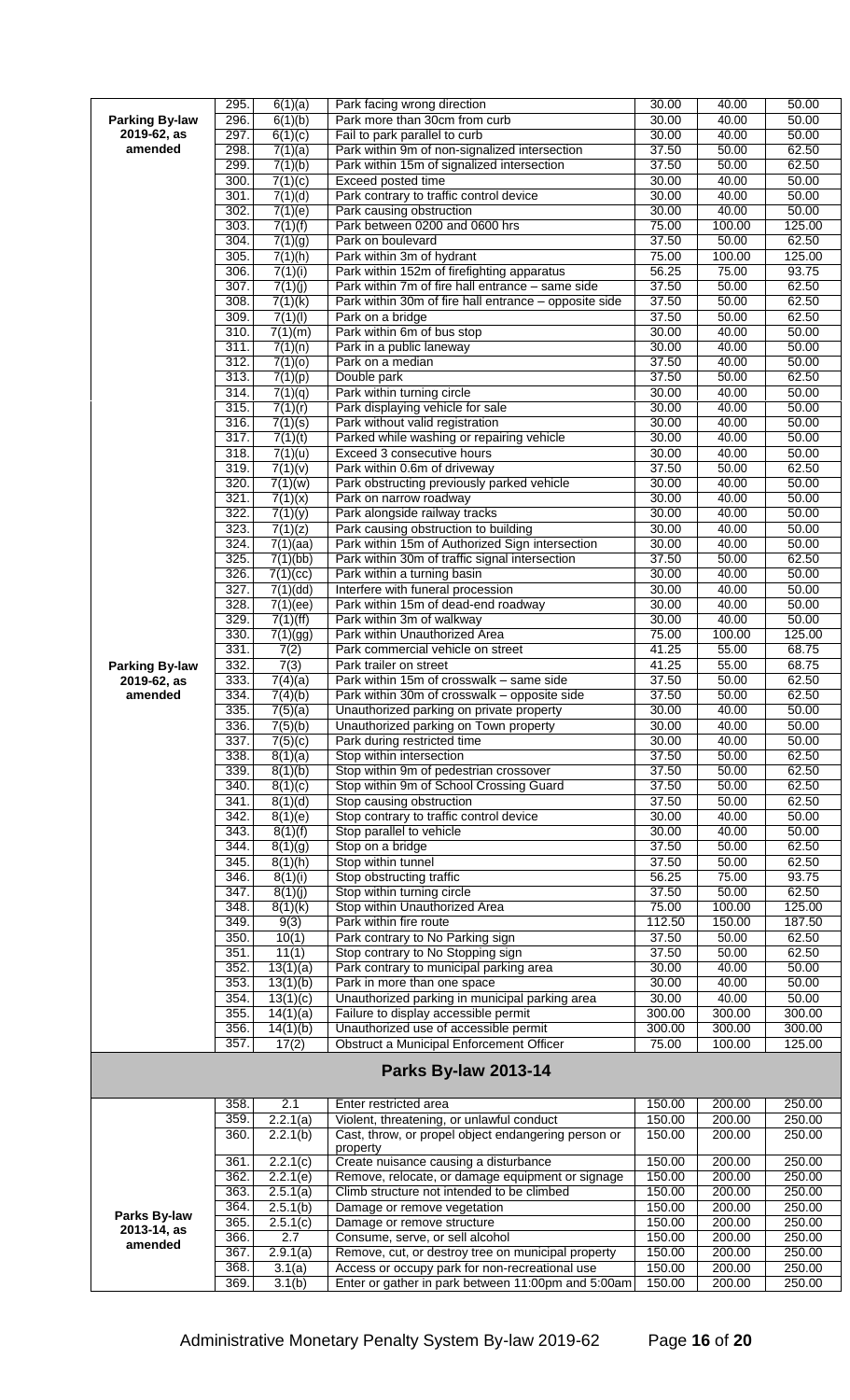|                           | 370.         | 3.4              | Operate loud speakers or amplified equipment in a                            | 150.00           | 200.00           | 250.00           |
|---------------------------|--------------|------------------|------------------------------------------------------------------------------|------------------|------------------|------------------|
|                           | 371          | 3.5              | park<br>Dwell, camp, or lodge in a park                                      | 150.00           | 200.00           | 250.00           |
|                           | 372.         | 3.6              | Place, install, or erect a tent or structure in a park                       | 150.00           | 200.00           | 250.00           |
|                           | 373          | 4.1.1(b)         | Interfere with organized activity                                            | 150.00           | 200.00           | 250.00           |
|                           | 374.         | 4.5.1            | Skate where not permitted                                                    | 150.00           | 200.00           | 250.00           |
|                           | 375.         | 4.8              | Failure to comply with posted rules for tennis                               | 150.00           | 200.00           | 250.00           |
|                           | 376.         | 5.1.1(a)         | Operate bicycle in prohibited area                                           | 150.00           | 200.00           | 250.00           |
|                           | 377.         | 5.1.1(b)         | Obstruct or endanger others while riding a bicycle                           | 150.00           | 200.00           | 250.00           |
|                           | 378.         | 5.2              | Ride, drive, or park motorized recreational vehicle in                       | 150.00           | 200.00           | 250.00           |
|                           |              |                  | park                                                                         |                  |                  |                  |
|                           |              |                  | Pool Enclosure By-Law 2008-18                                                |                  |                  |                  |
|                           | 379          | 9                | Failure to obtain permit                                                     | 225.00           | 300.00           | 375.00           |
|                           | 380.         | 10               | Failure to construct pool enclosure                                          | 150.00           | 200.00           | 250.00           |
|                           | 381.         | 11               | Failure to comply with pool enclosure requirements                           | 150.00           | 200.00           | 250.00           |
| <b>Pool Enclosure</b>     | 382.         | 13               | Remove part of pool enclosure                                                | 150.00           | 200.00           | 250.00           |
| By-law 2008-18,           | 383.         | 14               | Alter pool enclosure without permit                                          | 150.00           | 200.00           | 250.00           |
| as amended                | 384.         | 18               | Construct pool causing obstruction to drainage                               | 150.00           | 200.00           | 250.00           |
|                           | 385.         | $\overline{21}$  | Permit discharge of water affecting neighbouring                             | 150.00           | 200.00           | 250.00           |
|                           |              |                  | property                                                                     |                  |                  |                  |
|                           | 386.         | $\overline{22}$  | Failure to drain pool as required                                            | 150.00           | 200.00           | 250.00           |
|                           |              |                  | <b>Property Standards By-law 2017-62</b>                                     |                  |                  |                  |
|                           | 387.         | 3.3              | Failure to remediate to acceptable standards                                 | 150.00           | 200.00           | 250.00           |
|                           | 388.         | $\overline{3.4}$ | Permit to occupancy when standards are not met                               | 150.00           | 200.00           | 250.00           |
|                           | 389          | 3.5              | Failure to repair or demolish                                                | 150.00           | 200.00           | 250.00           |
| <b>Property Standards</b> | 390          | 3.7              | Remove posted notice                                                         | 150.00           | 200.00           | 250.00           |
| By-law 2017-62, as        | 391          | 3.9              | Failure to post contact information                                          | 150.00           | 200.00           | 250.00           |
| amended                   | 392.         | 6.1(9)           | Dilapidated structure or accumulated materials                               | 150.00           | 200.00           | 250.00           |
|                           |              |                  | causing a nuisance                                                           |                  |                  |                  |
|                           | 393.         | 6.1(10)          | Failure to maintain yard from pests                                          | 150.00           | 200.00           | 250.00           |
|                           | 394.         | 6.1(12)          | Unsightly growth                                                             | 150.00           | 200.00           | 250.00           |
|                           | 395.         | 6.1(15)          | Construction bin in yard                                                     | 150.00           | 200.00           | 250.00           |
|                           | 396.         | 6.1(17)          | Interior furniture in yard                                                   | 150.00           | 200.00           | 250.00           |
|                           | 397.         | 6.3(1)           | Recurrent ponding of storm water in yard                                     | 150.00           | 200.00           | 250.00           |
|                           | 398.         | 6.3(2)           | Instability or erosion of soil in yard                                       | 150.00           | 200.00           | 250.00           |
|                           | 399.         | 6.3(5)           | Failure to maintain drainage pattern                                         | 150.00           | 200.00           | 250.00           |
|                           | 400.         | 7.3              | Failure to maintain conditions which prevent passage                         | 150.00           | 200.00           | 250.00           |
|                           | 401.         | 8.3(2)           | Discharge water on walkways, stairs, or neighbouring<br>property             | 150.00           | 200.00           | 250.00           |
|                           | 402.         | 9.1              | Failure to maintain exterior lighting                                        | 150.00           | 200.00           | 250.00           |
|                           | 403.         | 10.1(1)          | Failure to maintain fence                                                    | 150.00           | 200.00           | 250.00           |
|                           | 404.         | 10.1(2)          | Failure to maintain fence in structurally sound                              | 150.00           | 200.00           | 250.00           |
|                           |              |                  | condition                                                                    |                  |                  |                  |
|                           | 405.         | 11.1             | Failure to maintain retaining wall                                           | 150.00           | 200.00           | 250.00           |
|                           | 406.         | 12.1             | Failure to maintain sign                                                     | 150.00           | 200.00           | 250.00           |
|                           | 407.         | 13.1(2)          | Failure to maintain accessory building                                       | 150.00           | 200.00           | 250.00           |
|                           | 408.         | 14.2             | Failure to provide report from professional engineer                         | 150.00           | 200.00           | 250.00           |
|                           | 409.         | 15.1             | Failure to demolish or repair damaged structure                              | 150.00           | 200.00           | 250.00           |
|                           | 410.         | 17.1(1)          | Failure to maintain roof in watertight condition                             | 150.00           | 200.00           | 250.00           |
|                           | 411.         | 17.1(2)          | Failure to secure loose materials on roof                                    | 150.00           | 200.00           | 250.00           |
|                           | 412.         | 17.1(3)          | Failure to remove snow or ice from roof                                      | 150.00           | 200.00           | 250.00           |
|                           | 413.         | 17.2             | Failure to maintain soffit or fascia                                         | 150.00           | 200.00           | 250.00           |
|                           | 414.<br>415. | 17.3             | Failure to maintain eaves trough or downspout                                | 150.00           | 200.00           | 250.00           |
|                           |              | 18.1             | Failure to maintain stairs, landings, guards, or<br>handrails                | 150.00           | 200.00           | 250.00           |
|                           | 416.         | 18.2             | Failure to provide handrail                                                  | 150.00           | 200.00           | 250.00           |
|                           | 417.         | 18.4             | Failure to secure fire escape                                                | 150.00           | 200.00           | 250.00           |
|                           | 418.         | 19.4             | Failure to maintain fire protection requirements                             | 150.00           | 200.00           | 250.00           |
|                           | 419.         | 20.5(5)          | Failure to maintain chimney or gas vent                                      | 150.00           | 200.00           | 250.00           |
|                           | 420.         | 21.1             | Failure to prevent nuisance                                                  | 150.00           | 200.00           | 250.00           |
|                           | 421.         | 21.1(1)          | Failure to prevent light into dwelling                                       | 150.00           | 200.00           | 250.00           |
|                           | 422          | 21.1(2)          | Failure to prevent debris onto adjacent property                             | 150.00           | 200.00           | 250.00           |
|                           | 423.         | 21.1(3)          | Failure to remove accumulated materials                                      | 150.00           | 200.00           | 250.00           |
|                           | 424.         | 21.2(1)          | Failure to maintain place for storage of refuse                              | 150.00           | 200.00           | 250.00           |
|                           | 425.         | 21.2(3)          | Failure to screen place for storage of refuse                                | 150.00           | 200.00           | 250.00           |
|                           | 426.         | 22.1             | Unoccupied and unsecured property                                            | 150.00           | 200.00           | 250.00           |
|                           |              | 22.2             | Failure to board vacant building                                             | 150.00           | 200.00           | 250.00           |
|                           | 427.         |                  |                                                                              |                  |                  |                  |
|                           | 428.         | 22.3             | Failure to disconnect or secure utilities for vacant                         | 150.00           | 200.00           | 250.00           |
|                           |              |                  | building                                                                     |                  |                  |                  |
|                           | 429          | 24.1             | Failure to clear debris or material from demolition                          | 150.00           | 200.00           | 250.00           |
|                           | 430.         | 24.3             | Failure to protect adjoining property from demolition                        | 150.00           | 200.00           | 250.00           |
| <b>Property Standards</b> | 431.         | 25.1(2)          | Failure to maintain appliances                                               | 150.00           | 200.00           | 250.00           |
| By-law 2017-62, as        | 432.         | 25.1(3)          | Failure to keep exit unobstructed                                            | 150.00           | 200.00           | 250.00           |
| amended                   | 433.         | 26.1             | Failure to maintain dwelling free from conditions<br>encouraging infestation | 150.00           | 200.00           | 250.00           |
|                           | 434.<br>435. | 26.3<br>27.1     | Failure to maintain garbage disposal room<br>Use non-habitable room          | 150.00<br>300.00 | 200.00<br>400.00 | 250.00<br>500.00 |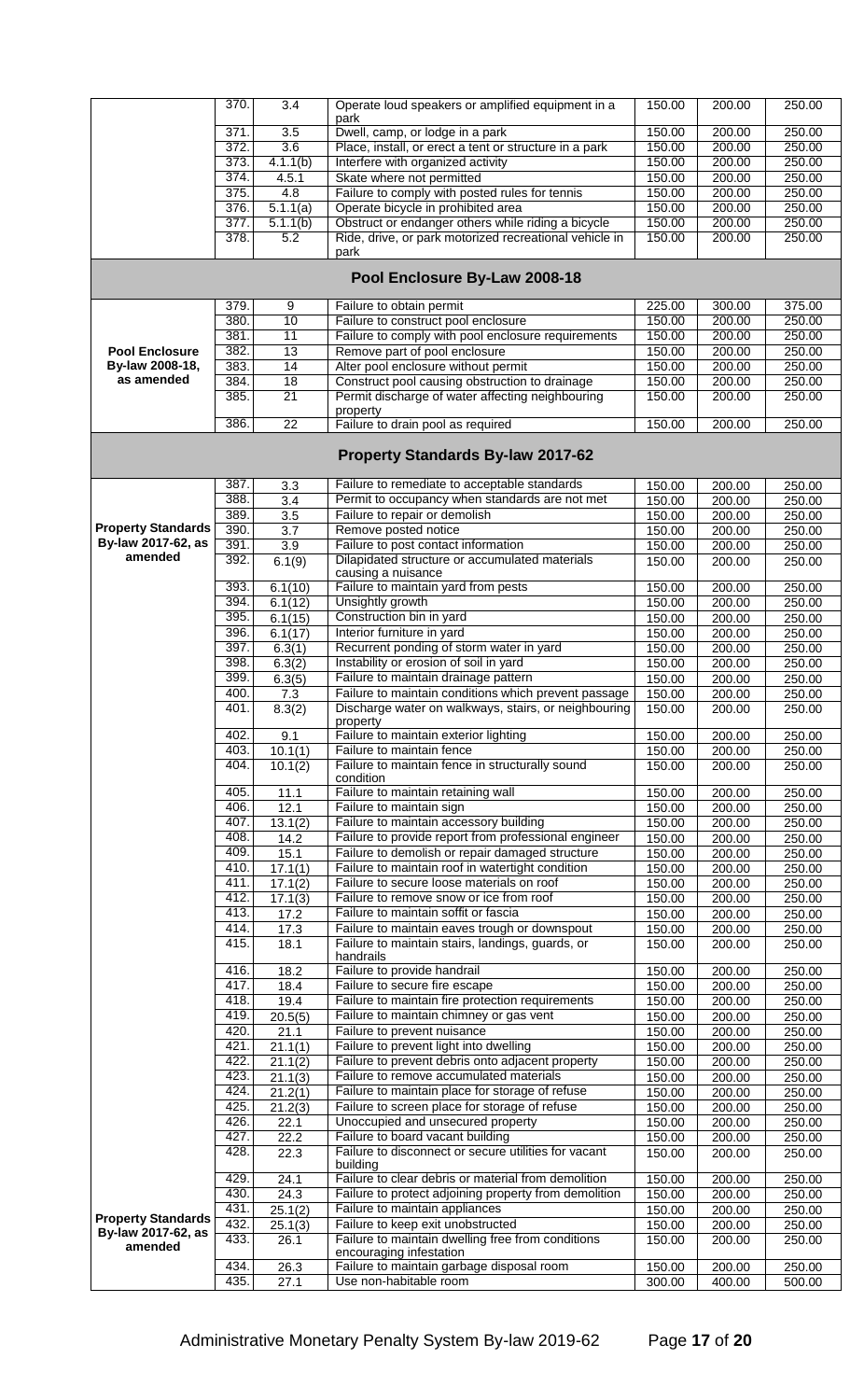|                                    | 436. | 27.9                 | Failure to maintain supplied appliance                        | 150.00   | 200.00   | 250.00   |
|------------------------------------|------|----------------------|---------------------------------------------------------------|----------|----------|----------|
|                                    | 437. | 27.10                | Failure to equip carbon monoxide detector                     | 150.00   | 200.00   | 250.00   |
|                                    | 438. | 27.11                | Failure to equip smoke detector                               |          |          | 250.00   |
|                                    |      |                      |                                                               | 150.00   | 200.00   |          |
|                                    | 439. | 28.2                 | Failure to provide or maintain mail box                       | 150.00   | 200.00   | 250.00   |
|                                    | 440. | 29.1                 | Disconnect service or utility                                 | 150.00   | 200.00   | 250.00   |
|                                    | 441  | $\overline{30.2}$    | Failure to install locking devices on doors                   | 150.00   | 200.00   | 250.00   |
|                                    | 442. | 30.4                 | Failure to maintain wall or ceiling                           | 150.00   | 200.00   | 250.00   |
|                                    |      |                      |                                                               |          |          |          |
|                                    | 443. | 31.1                 | Failure to provide adequate heating system                    | 150.00   | 200.00   | 250.00   |
|                                    | 444. | 31.4                 | Failure to provide written report by certified heating        | 150.00   | 200.00   | 250.00   |
|                                    |      |                      | contractor                                                    |          |          |          |
|                                    | 445  | 33.1(2)              | Failure to maintain plumbing or fixtures                      | 150.00   | 200.00   | 250.00   |
|                                    | 446. | 33.2                 | Failure to provide potable running water                      | 150.00   | 200.00   | 250.00   |
|                                    | 447. | 33.6                 | Failure to provide hot or cold running water                  | 150.00   | 200.00   | 250.00   |
|                                    | 448. | 34.1                 | Failure to maintain structure from mould                      | 150.00   | 200.00   | 250.00   |
|                                    | 449. | 35.1                 | Failure to connect dwelling unit to electrical supply         | 150.00   | 200.00   | 250.00   |
|                                    |      |                      | system                                                        |          |          |          |
|                                    | 450. | 35.2                 | Failure to maintain electrical in good working order          | 150.00   | 200.00   | 250.00   |
| <b>Property Standards</b>          | 451. | 35.6                 | Failure to maintain electrical fixtures                       | 150.00   | 200.00   | 250.00   |
| By-law 2017-62, as                 |      |                      |                                                               |          |          |          |
| amended                            | 452. | 36.1(2)              | Failure to maintain window in good repair                     | 150.00   | 200.00   | 250.00   |
|                                    | 453. | 36.1(3)              | Failure to maintain window locks                              | 150.00   | 200.00   | 250.00   |
|                                    | 454. | 36.3                 | Failure to provide or maintain window screen                  | 150.00   | 200.00   | 250.00   |
|                                    | 455. | 37.1(1)              | Failure to provide natural or artificial ventilation          | 150.00   | 200.00   | 250.00   |
|                                    | 456. | 38.5                 | Failure to provide and maintain voice communication           | 150.00   | 200.00   | 250.00   |
|                                    |      |                      | system                                                        |          |          |          |
|                                    | 457. | 40.1                 | Failure to maintain elevating device                          | 150.00   | 200.00   | 250.00   |
|                                    | 458. | 50.1(1)              | Failure to maintain heritage property                         | 450.00   | 600.00   | 750.00   |
|                                    | 459. |                      |                                                               |          |          |          |
|                                    |      | 50.1(3)              | Failure to obtain heritage permit                             | 450.00   | 600.00   | 750.00   |
|                                    | 460. | 53.1                 | Alter, remove, or demolish heritage property                  | 450.00   | 600.00   | 750.00   |
|                                    | 461. | 54.1                 | Failure to maintain utilities to prevent damage to            | 450.00   | 600.00   | 750.00   |
|                                    |      |                      | heritage property                                             |          |          |          |
|                                    | 462. | $\overline{54.2(1)}$ | Failure to secure vacant heritage property                    | 450.00   | 600.00   | 750.00   |
|                                    |      |                      |                                                               |          |          |          |
|                                    |      |                      | <b>Private Tree Protection By-law 2022-10</b>                 |          |          |          |
|                                    |      |                      |                                                               |          |          |          |
| <b>Private Tree</b>                | 463. | 4.1                  | Injure or destroy tree without a permit                       | 750.00   | 1,000.00 | 1,250.00 |
| <b>Protection Bylaw</b>            | 464. | 4.4                  | Injure or destroy a Heritage Tree                             | 3,750.00 | 5,000.00 | 6,250.00 |
| 2022-10, as                        | 465. | 5.10                 | Failure to comply with conditions of permit                   | 375.00   | 500.00   | 625.00   |
|                                    |      |                      |                                                               |          |          |          |
| amended                            | 466. | 5.16                 | Carry on work without a valid permit                          | 750.00   | 1,000.00 | 1,250.00 |
|                                    |      |                      |                                                               |          |          |          |
|                                    |      |                      | Road Occupancy By-law 2018-31                                 |          |          |          |
|                                    |      |                      |                                                               |          |          |          |
|                                    | 467. | 3.3.1                | Cause or permit material, waste, or sediment on               | 150.00   | 200.00   | 250.00   |
|                                    |      |                      | highway                                                       |          |          |          |
|                                    | 468. | 3.3.2                | Deposit snow or ice on roadway, sidewalk, or<br>boulevard     | 150.00   | 200.00   | 250.00   |
| <b>Road Occupancy</b>              |      |                      |                                                               |          |          |          |
| Bylaw 2018-31, as                  | 469. | 3.3.4                | Alter grade on boulevard                                      | 150.00   | 200.00   | 250.00   |
| amended                            | 470. | 3.3.8                | Place debris on highway                                       | 150.00   | 200.00   | 250.00   |
|                                    | 471. | 3.3.9                | Place landscape or construction material or bin on            | 150.00   | 200.00   | 250.00   |
|                                    |      |                      | highway                                                       |          |          |          |
|                                    | 472. | 4.1                  | Failure to obtain Road Occupancy Permit                       | 225.00   | 300.00   | 375.00   |
|                                    |      |                      | <b>Second Hand Goods Shops and Dealers</b>                    |          |          |          |
|                                    |      |                      | <b>By-law 2008-79</b>                                         |          |          |          |
|                                    | 473. | 3.1                  | Operate business without a licence                            | 450.00   | 600.00   | 750.00   |
| <b>Second Hand Goods</b>           | 474. | 3.2(3)               | Failure to post licence in premise                            | 225.00   | 300.00   | 375.00   |
| <b>Shops and Dealers</b>           | 475. |                      | Purchase second hand good with serial numbers                 |          |          |          |
|                                    |      | 3.2(4)               | removed or obstructed                                         | 225.00   | 300.00   | 375.00   |
| By-law 2008-79, as<br>amended      | 476. |                      |                                                               |          |          |          |
|                                    |      | 4.1                  | Failure to record complete acquisition                        | 225.00   | 300.00   | 375.00   |
|                                    | 477. | $\overline{5.1}$     | Dispose of goods not in accordance with by-law                | 225.00   | 300.00   | 375.00   |
|                                    | 478. | 11.1                 | Failure to produce records                                    | 225.00   | 300.00   | 375.00   |
|                                    |      |                      | <b>Sign By-law 2017-73</b>                                    |          |          |          |
|                                    |      |                      |                                                               |          |          |          |
|                                    | 479. | 3.1                  | Prohibited sign                                               | 225.00   | 300.00   | 375.00   |
|                                    | 480  | 3.2                  | Prohibited sign location                                      | 150.00   | 200.00   |          |
|                                    | 481  |                      |                                                               |          |          | 250.00   |
|                                    |      | 3.4                  | Sign causing obstruction                                      | 150.00   | 200.00   | 250.00   |
| Sign By-law 2017-73,<br>as amended | 482. | 3.7                  | Flashing, animated, or noise emitting sign                    | 150.00   | 200.00   | 250.00   |
|                                    | 483. | 3.8                  | Sign on vehicle or trailer                                    | 150.00   | 200.00   | 250.00   |
|                                    | 484  | 3.10                 | Unlawful temporary sign                                       | 150.00   | 200.00   | 250.00   |
|                                    | 485. | 4.1                  | Failure to obtain a sign permit                               | 150.00   | 200.00   | 250.00   |
|                                    | 486. | 4.2                  | Alter sign after approval                                     | 150.00   | 200.00   | 250.00   |
|                                    | 487. | 7.3                  | Failure to removed expired sign                               | 150.00   | 200.00   | 250.00   |
|                                    | 488. |                      | Failure to maintain sign                                      |          |          |          |
|                                    |      | 10.1(c)              |                                                               | 150.00   | 200.00   | 250.00   |
|                                    | 489. | 11.2                 | Erect, post, or display sign on Town property                 | 150.00   | 200.00   | 250.00   |
|                                    | 490. | 11.6                 | Erect, post, or display sign on private property              | 150.00   | 200.00   | 250.00   |
|                                    | 491. | 22.2                 | New home development sign displayed during<br>prohibited time | 150.00   | 200.00   | 250.00   |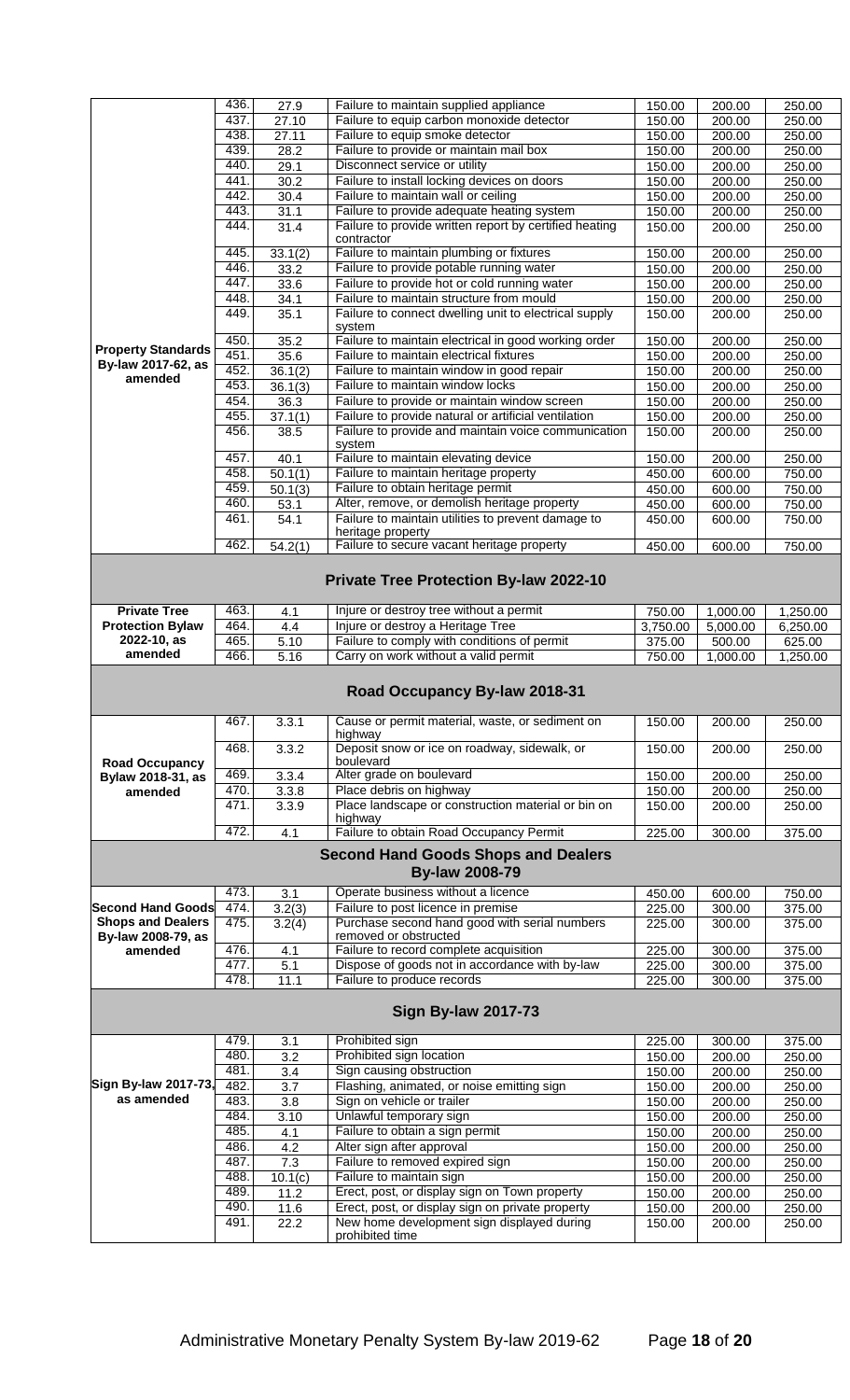|                                               |      |                   | Site Alteration By-law 2016-58                                                                                 |        |        |        |
|-----------------------------------------------|------|-------------------|----------------------------------------------------------------------------------------------------------------|--------|--------|--------|
|                                               | 492. | 4.1               | Carry out alteration without a permit                                                                          | 225.00 | 300.00 | 375.00 |
|                                               | 493. | $\overline{5.1}$  | Permit site alteration for storage                                                                             | 150.00 | 200.00 | 250.00 |
|                                               | 494. | 5.2(a)            | Permit site alteration without owner permission                                                                | 150.00 | 200.00 | 250.00 |
|                                               | 495. | 5.2(b)            | Permit site alteration with non-clean fill                                                                     | 150.00 | 200.00 | 250.00 |
| <b>Site Alteration By-</b><br>law 2016-58, as | 496. | 5.2(c)            | Permit site alteration contrary to drainage<br>requirements                                                    | 150.00 | 200.00 | 250.00 |
| amended                                       | 497. | 5.2(d)            | Permit site alteration contrary to ESC requirements                                                            | 150.00 | 200.00 | 250.00 |
|                                               | 498. | 5.3               | Carry out site alteration during wind warning                                                                  | 150.00 | 200.00 | 250.00 |
|                                               | 499. | 5.4               | Carry out site alteration in special area without a<br>permit                                                  | 150.00 | 200.00 | 250.00 |
|                                               | 500. | 5.5               | Alter grade contrary to approved application                                                                   | 225.00 | 300.00 | 375.00 |
|                                               | 501. | 10.1              | Obstruct a Municipal Enforcement Officer                                                                       | 450.00 | 600.00 | 750.00 |
|                                               |      |                   | Smoking By-law 2019-31                                                                                         |        |        |        |
| <b>Smoking By-law</b>                         | 502. | 3.1               | Smoke in public place                                                                                          | 150.00 | 200.00 | 250.00 |
| 2019-31 as amended                            | 503. | 3.2               | Permit smoking on Town property                                                                                | 150.00 | 200.00 | 250.00 |
|                                               |      |                   | <b>Waste Collection By-law 2017-19</b>                                                                         |        |        |        |
|                                               | 504. | 4.1               | Failure to set out refuse in accordance with by-law                                                            | 150.00 | 200.00 | 250.00 |
| <b>Waste Collection</b>                       | 505. | 4.2               | Deposit refuse on private or public property                                                                   | 150.00 | 200.00 | 250.00 |
| By-law 2017-19, as                            | 506. | 4.3               | Place or permit refuse causing a nuisance                                                                      | 150.00 | 200.00 | 250.00 |
| amended                                       | 507. | 4.4               | Refuse placed for collection on improper date or time                                                          | 150.00 | 200.00 | 250.00 |
|                                               |      |                   | <b>Emergency Measures By-law 2021-01</b>                                                                       |        |        |        |
|                                               | 508. | 3(1)              | Permit or gather with more than the number of<br>individuals prescribed by an Emergency Order                  | 450.00 | 600.00 | 750.00 |
|                                               | 509. | 3(2)              | Enter or remain in any park deemed closed                                                                      | 450.00 | 600.00 | 750.00 |
|                                               | 510. | 3(3)              | Failure to maintain a 2m physical distance                                                                     | 450.00 | 600.00 | 750.00 |
|                                               | 511. | 3(4)              | Failure to wear a face covering                                                                                | 450.00 | 600.00 | 750.00 |
| <b>Emergency</b><br><b>Measures By-law</b>    | 512. | $\overline{3(5)}$ | Failure to ensure minor complies with provincial<br>legislation                                                | 450.00 | 600.00 | 750.00 |
| 2021-01, as<br>amended                        | 513. | 3(6)              | Permit more than the number of individuals<br>prescribed by an Emergency Order to enter premise<br>at one time | 450.00 | 600.00 | 750.00 |
|                                               | 514. | 3(7)              | Failure to comply with provincial regulations as<br>prescribed by an Emergency Order                           | 450.00 | 600.00 | 750.00 |
|                                               | 515. | 3(8)              | Failure to comply with any order made during a<br>declared emergency                                           | 450.00 | 600.00 | 750.00 |
|                                               | 516. | $\overline{5(3)}$ | Obstruct a municipal enforcement officer                                                                       | 450.00 | 600.00 | 750.00 |